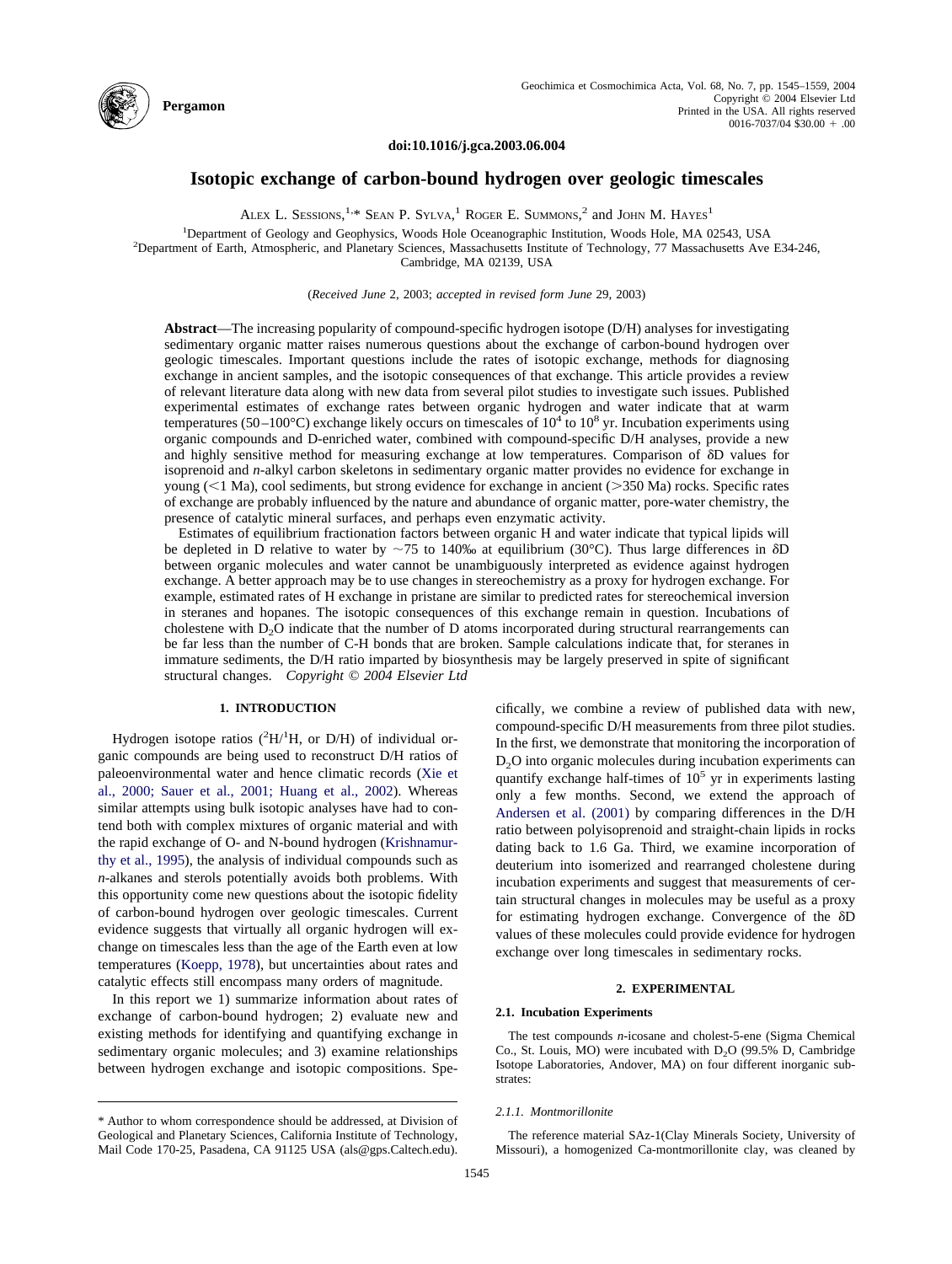Table 1. Petroleum samples for D/H analyses.

<span id="page-1-0"></span>

| Sample | Approx.<br>age $(Ma)$ | Formation/location                             | Description                                              | Maturity | Reference              |
|--------|-----------------------|------------------------------------------------|----------------------------------------------------------|----------|------------------------|
| 1810   | 1640                  | Barney Ck. Fm., McArthur Basin, NT,<br>Aust.   | Mesoproterozoic bitumen from calcareous<br>shale $GR-10$ | Immature | Summons et al. (1988)  |
| 306    | 1000                  | Nonesuch Fm., Midcontinent Rift, USA           | Neoproterozoic oil seep from pyritic black<br>shale      | Mature   | Pratt et al. (1991)    |
| 376    | 543                   | Athel Fm., Salt Basin, South Oman              | Terminal Proterozoic Hugf oil                            | Mature   | Grantham et al. (1988) |
| 357    | 365                   | Nullara Limestone, Canning Basin, WA,<br>Aust. | L. Devonian oil from Blina-1                             | Mature   | Edwards et al. (1997)  |
| 364    | 340                   | Grant Fm., Canning Basin WA, Aust.             | E. Carboniferous oil from West Terrace-1                 | Mature   | Edwards et al. (1997)  |

three-fold ultrasonication in 9:1 dichloromethane(DCM)/methanol (MeOH) with centrifugation between extractions, followed by airdrying at 120 $\degree$ C for  $> 2$  d. This clay has a reported surface area of 97  $m^2$ /g and a cation exchange capacity of 1.2 meq/g [\(Olphena and Fripiat,](#page-14-0) [1979\)](#page-14-0). Total carbon content of the cleaned clay was  $0.011 \pm 0.004\%$ on a dry-weight basis. The aqueous pH of this substrate, measured by adding 20 mL of distilled  $H_2O$  to 10 g of dry SAz-1, was 8.20.

### *2.1.2. Montmorillonite XAD*

A portion of cleaned SAz-1 was blended with 10% XAD-2 resin (a styrene-divinylbenzene copolymer, 2% crosslinked, 200–400 mesh pellets; Aldrich, Milwaukee, WI) by weight to simulate sediment containing abundant polymeric organic matter. The XAD resin was cleaned of extractable material by repeated ultrasonication in organic solvents. Blank extractions of both SAz-1 and clay  $+$  XAD yielded no detectable organic compounds by gas chromatography/mass spectrometry (GC/MS).

### *2.1.3. Silica*

Powdered microcrystalline silica (Sigma Chemical Co.) was cleaned and dried as for montmorillonite. The reported grain size is  $0.5-10 \mu m$ , with 80% between 1 and 5  $\mu$ m. The total carbon content of the cleaned silica was  $< 0.004\%$ . Because the silica was found to catalyze substantial hydrogen exchange, trace and major element chemistry of the silica was analyzed by ICP-MS, which indicated that transition metals were present in the range 0.1 to 10  $\mu$ g/g and platinum-group elements were present at 0.2 to 4 ng/g. Aqueous pH of the cleaned silica was 5.73.

#### *2.1.4. Marine clay*

Clay-rich, core-top sediments collected from the Gulf of Mexico (850 m water depth; 27.740°N, 90.771°W) were air-dried at 40°C over a period of weeks, then crushed to a fine powder and homogenized. They were further air-dried at 120°C for 2 d immediately before use. Total organic carbon content was  $1.6 \pm 0.7$ %. The sediment was treated with HCl to remove carbonate, but the measured value of  $\delta^{13}C$ was  $-10.4\%$ , indicating that as much as half of the remaining C was probably inorganic. Carbonate content in the initial sample, determined by weight-loss after acidification to pH 1 with HCl then rinsing, was 2%. Aqueous pH of the sediment, measured after drying then rehydrating with distilled  $H_2O$ , was 7.57.

Samples were prepared in precombusted, 12-mm OD Pyrex tubes. Each tube contained 1 g dry substrate; 80  $\mu$ L of a hexane solution containing 2.5  $\mu$ g/ $\mu$ L each of icosane and cholest-5-ene; and 2 mL of D2O. Concentrations of compounds added to the marine clay samples were  $\sim$ 1000-fold higher than those of analogous compounds (*n*-C<sub>29</sub>, cholesterol) native to the sediment. Tubes were evacuated to  $\sim$  1 mbar and sealed with a torch. Samples were incubated at 30° and 60°C in heated, insulated chambers, and at 7° in a laboratory refrigerator.

Incubations were stopped after 35 and 88 d. Samples were freezedried, then extracted by threefold ultrasonication with 9:1 methyl *t*-butyl ether (MTBE)/MeOH at room temperature. The entire procedure was conducted in the Pyrex sample tubes, specifically to minimize exposure to metal surfaces and high temperatures which might induce

exchange of hydrogen with any residual  $D_2O$ . Extracts were treated with acetic anhydride/pyridine at 65°C to prepare the acetate derivative of androstanol, then analyzed by GC/MS on an Agilent 5973 MS with electron-impact ionization. Compound abundances were quantified by GC/FID by reference to a coinjected fatty acid methyl ester standard.

Icosane recovered from incubations on clean montmorillonite or silica was further purified by two-fold, and in some cases three-fold, urea adduction followed by silica-gel column chromatography to eliminate all D-enriched background components. D/H ratios were measured on a Finnigan-MAT 252 isotope-ratio mass spectrometer coupled to a Varian GC via a pyrolysis furnace operating at 1440°C (the system is described in detail by [Sessions et al., 2001\)](#page-14-0). Coinjected *n*-alkanes were used as isotopic reference peaks. Accuracy, estimated as the root-mean-square error of 15 *n*-alkanes in an external standard, averaged 5.8‰ during the period of these measurements. This relatively poor accuracy appears related to the presence of highly D-enriched background components in some of the samples [\(Sessions, 2001\)](#page-14-0). To reduce H<sub>3</sub>-related errors, peak heights for analytes and coinjected standards were matched to within  $\sim$ 30%. The value of the H<sub>3</sub>-factor used to correct data was determined by measuring a series of *n*-alkanes of varying peak height [\(Sessions et al., 2001\)](#page-14-0).

#### **2.2. Petroleum Samples**

Five bitumen and oil samples from host rocks ranging in age from 340 to 1640 Ma were obtained from archives of the Australian Geological Survey Organization (now Geosciences Australia). Samples were chosen to represent old, organic-rich materials that have experienced as little thermal maturation as possible (Table 1). Samples were extracted and separated into silicalite adduct (containing *n*-alkanes and some monomethyl alkanes) and nonadduct fractions according to the procedures described by [West et al. \(1990\).](#page-14-0)

 $D/H$  ratios were measured on a Finnigan Delta $+XL$  isotope-ratio mass spectrometer (IRMS) coupled to an Agilent 6890 GC via the Finnigan TC interface held at 1440°C. For silicalite adduct samples, three fatty acid methyl esters (FAME's) were coinjected with the samples, and served both as isotopic reference peaks  $(C_{10}$  and  $C_{30})$  and as an independent test of accuracy ( $C_{20}$  FAME). The accuracy of  $\delta D$ measurements was estimated on this basis as  $\pm$ 3.8‰ for adduct fractions. Because chromatograms for the non-adduct samples were significantly more crowded, standards could not be coinjected and an external tank of  $H_2$  was used as the isotopic reference. We estimate the precision of isotopic analyses for the nonadducted samples at  $\pm 10.2$ ‰, based on the pooled standard deviation of replicate analyses.

### **3. RESULTS**

### **3.1. Incubations**

Extracts of incubated samples yielded chromatograms with numerous peaks representing compounds present at very low concentrations but with very high D/H ratios (enrichments -10,000‰). Coelution of these components made it impossible to determine accurate values of  $\delta D$  for individual compounds in the extracts. Interferences from high-D products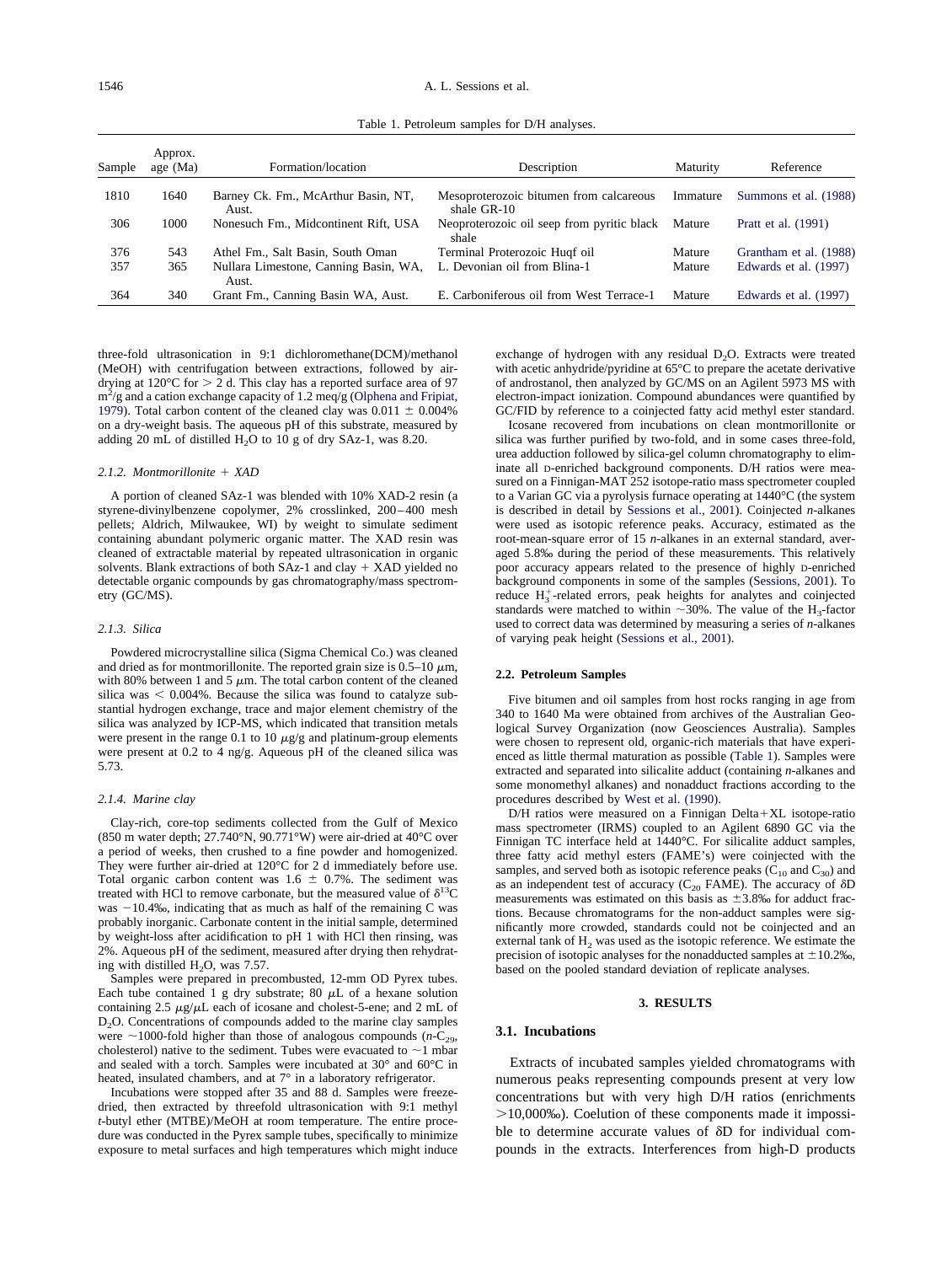<span id="page-2-0"></span>Table 2. Measured changes in  $\delta$ D for icosane and calculated exchange half-times.

| Sample <sup>a</sup> | Temp<br>$({}^{\circ}C)$ | Time<br>(days) | ΔD<br>$(\%0)^b$ | $\sigma_{\Delta}$<br>$(\%0)^c$ | $t_{1/2}$<br>$(Kyrs)^d$ |
|---------------------|-------------------------|----------------|-----------------|--------------------------------|-------------------------|
| $M7-35$             | 7                       | 35             | 5.3             | 6.4                            | >66.6                   |
| M7-88               | 7                       | 88             | 11.8            | 7.2                            | 90.9                    |
| M30-35              | 30                      | 35             | 46.0            | 30.0                           | 9.27                    |
| M30-88              | 30                      | 88             | 22.8            | 7.2                            | 47.0                    |
| M60-35              | 60                      | 35             | 20.4            | 12.9                           | 20.9                    |
| M60-88              | 60                      | 88             | 53.7            | 23.0                           | 20.0                    |
| S <sub>7</sub> -35  | 7                       | 35             | 1.9             | 7.2                            | >59.2                   |
| S7-88               | 7                       | 88             | 3.1             | 6.4                            | >168                    |
| S30-35              | 30                      | 35             | 11.8            | 7.2                            | 36.1                    |
| S30-88              | 30                      | 88             | $-3.9$          | 6.8                            | >158                    |
| S60-35              | 60                      | 35             | 52.1            | 6.4                            | 8.19                    |
| S60-88              | 60                      | 88             | 88.0            | 9.5                            | 12.2                    |

<sup>a</sup> Sample numbers beginning with 'M' were incubated on montmo-<br>rillonite, those beginning with 'S' were incubated on silica.

<sup>b</sup> Change in  $\delta$ D value, calculated as  $\delta$ D(final)  $\delta$ D (initial), where  $\delta D(\text{initial}) = -54.6\%$ .<br><sup>c</sup> Standard deviation of  $\Delta D$  estimated from repeated measurements

of samples and coinjected standards [\(Sessions, 2001\)](#page-13-0). <sup>d</sup> Exchange half-life, calculated using equation 2 and assuming *<sup>F</sup>*<sup>e</sup>

1.0. Numbers marked with  $\leq$  are minimum estimates for samples with no significant exchange.

could be eliminated only for the *n*-alkane fraction, which could be purified by urea adduction before isotopic analysis. Thus no IRMS data are reported for cholestene or its transformation products. Similarly, no IRMS data are reported for icosane incubated on the marine clay substrate because of the possibility of in-situ generation of strongly D-labeled icosane.

Hydrogen-isotopic compositions of icosane incubated on montmorillonite or silica appear in Table 2. Changes in  $\delta D$ values ranged from undetectable in most of the 7°C samples to a maximum of 88‰ in the 88-d sample incubated on silica. With one exception, the recovery of icosane from these experiments (before urea adduction) ranged from 47 to 100% and was generally above 65% (data not shown). Recovery of icosane in sample S30-35 was only 17%, and data from that sample are not included in subsequent calculations. In general, D values increased systematically with increasing temperature and length of incubation, though several apparent reversals of this pattern were observed (e.g., compare M30-35 and M30-88 in Table 2). Such differences are considerably larger than analytical uncertainties.

### **3.2. Petroleum Samples**

Values of  $\delta$ D for straight-chain and isoprenoid hydrocarbons extracted from oils and bitumens ranged from  $-57\%$  to  $-145\%$  (Table 3). Values of  $\delta$ D for homologous *n*-alkanes in each bitumen increased smoothly with chain length, as has been observed in *n*-alkanes from other reservoired petroleum samples [\(Li et al., 2001;](#page-14-0) Schimmelmann et al., unpublished data). The range of available isoprenoids is too narrow to discern whether a similar pattern exists for the isoprenoid hydrocarbons. Considering all samples, the mean difference in  $\delta D$ between each isoprenoid and the *n*-alkane of identical weight (e.g., phytane and  $n-C_{20}$ ) was 15.8  $\pm$  8.2‰, with the isoprenoids enriched in D relative to *n*-alkanes.

| Compound                              | $1810^a$ | 306                 | 376    | 357    | 364    |
|---------------------------------------|----------|---------------------|--------|--------|--------|
|                                       |          |                     |        |        |        |
|                                       |          | n-alkanes           |        |        |        |
| $C_{14}$                              | $-142$   | $-80$               | $-110$ | $-137$ | $-106$ |
| $\rm C_{15}$                          | $-145$   | $-84$               | $-114$ | $-140$ | $-118$ |
| $\rm C_{16}$                          | $-143$   | $-88$               | $-115$ | $-137$ | $-119$ |
| $\mathrm{C}_{17}$                     | $-138$   | $-86$               | $-117$ | $-134$ | $-118$ |
| $\rm{C_{18}}$                         | $-137$   | $-87$               | $-107$ | $-132$ | $-117$ |
| $\mathrm{C_{19}}$                     | $-132$   | $-85$               | $-115$ | $-132$ | $-117$ |
| $\mathrm{C}_{20}$                     | $-128$   | $-83$               | $-107$ | $-130$ | $-112$ |
| $C_{21}$                              | $-123$   | $-83$               | $-111$ | $-132$ | $-113$ |
| $C_{22}$                              | $-121$   | $-88$               | $-105$ | $-126$ | $-112$ |
| $C_{23}$                              | $-112$   | $-82$               | $-95$  | $-122$ | $-104$ |
| $\mathrm{C}_{\scriptscriptstyle{24}}$ | $-115$   | $-92$               | $-99$  | $-126$ | $-114$ |
| $\mathrm{C}_{25}$                     | $-117$   | $-95$               |        | $-135$ | $-116$ |
| $\mathrm{C}_{26}$                     | $-101$   | $-80$               |        | $-128$ | $-108$ |
| $C_{27}$                              |          | $-93$               |        | $-131$ | $-108$ |
| $\mathrm{C_{28}}$                     |          | $-85$               |        | $-126$ | $-109$ |
| $C_{29}$                              |          | $-89$               |        | $-132$ | $-110$ |
| $\mathrm{C}_{30}$                     |          | $-64$               |        | $-124$ | $-110$ |
| $\rm{C_{31}}$                         |          | $-75$               |        | $-129$ | $-110$ |
| $C_{32}$                              |          | $-57$               |        | $-127$ | $-112$ |
|                                       |          | Regular isoprenoids |        |        |        |
| $C_{18}$ (norpristane)                | $-131$   | $-71b$              | $-99$  | $-103$ | $-100$ |
| $C_{19}$ (pristane)                   | $-113$   | $-63^{\circ}$       | $-101$ | $-107$ | $-95$  |
| $C_{20}$ (phytane)                    | $-107$   |                     | $-108$ | $-116$ | $-103$ |
|                                       |          |                     |        |        |        |

Table 3. Compound-specific δD values for petroleum samples.

<sup>a</sup> Sample numbers are explained in [Table 1.](#page-1-0)<br><sup>b</sup> Coeluting with *n*-C<sub>16</sub>.<br>c Coeluting with *n*-C<sub>17</sub>.

#### **3.3. Incubations of Cholestene**

Cholest-5-ene (the input) and three closely related compounds (cholest-4-ene, 20R-diacholestene, and 2*0S*-diacholestene) were recovered from incubations on all four substrates. Relative abundances varied widely [\(Table 4\)](#page-3-0). Under conditions of acid catalysis cholest-5-ene undergoes a number of reactions, including double-bond migration to give cholest-4-ene, backbone rearrangement to give diasterenes (5,14-methyl-10,13-nor-cholest-13(17)-ene), and inversion at C-20 [\(Table 4\)](#page-3-0). Clean montmorillonite was the most efficient catalyst for these rearrangments, followed by silica then marine clay. Addition of XAD resin to montmorillonite substantially decreased the rate of rearrangement. Reaction rates were extremely fast, but yields did not vary as a function of temperature or time (for example compare yields of 20(R)diacholestene from montmorillonite samples in [Ta](#page-3-0)[ble 4\)](#page-3-0) and so appear not to be kinetically limited. The distribution of D in isomers of cholestene and diacholestene is described in detail elsewhere.

### **4. DISCUSSION**

#### **4.1. Taxonomy of Exchange Processes**

The terms "exchangeable" and "nonexchangeable" hydrogen are commonly used to distinguish between hydrogen that exchanges with ambient water on a timescale of seconds to days (generally O- or N-bound H) from that which does not (generally carbon-bound hydrogen, but also potentially O- or Nbound H that is shielded from exchange by the tertiary structure of molecules). This usage arose from practical considerations during isotopic measurements of bulk organic hydrogen (Smith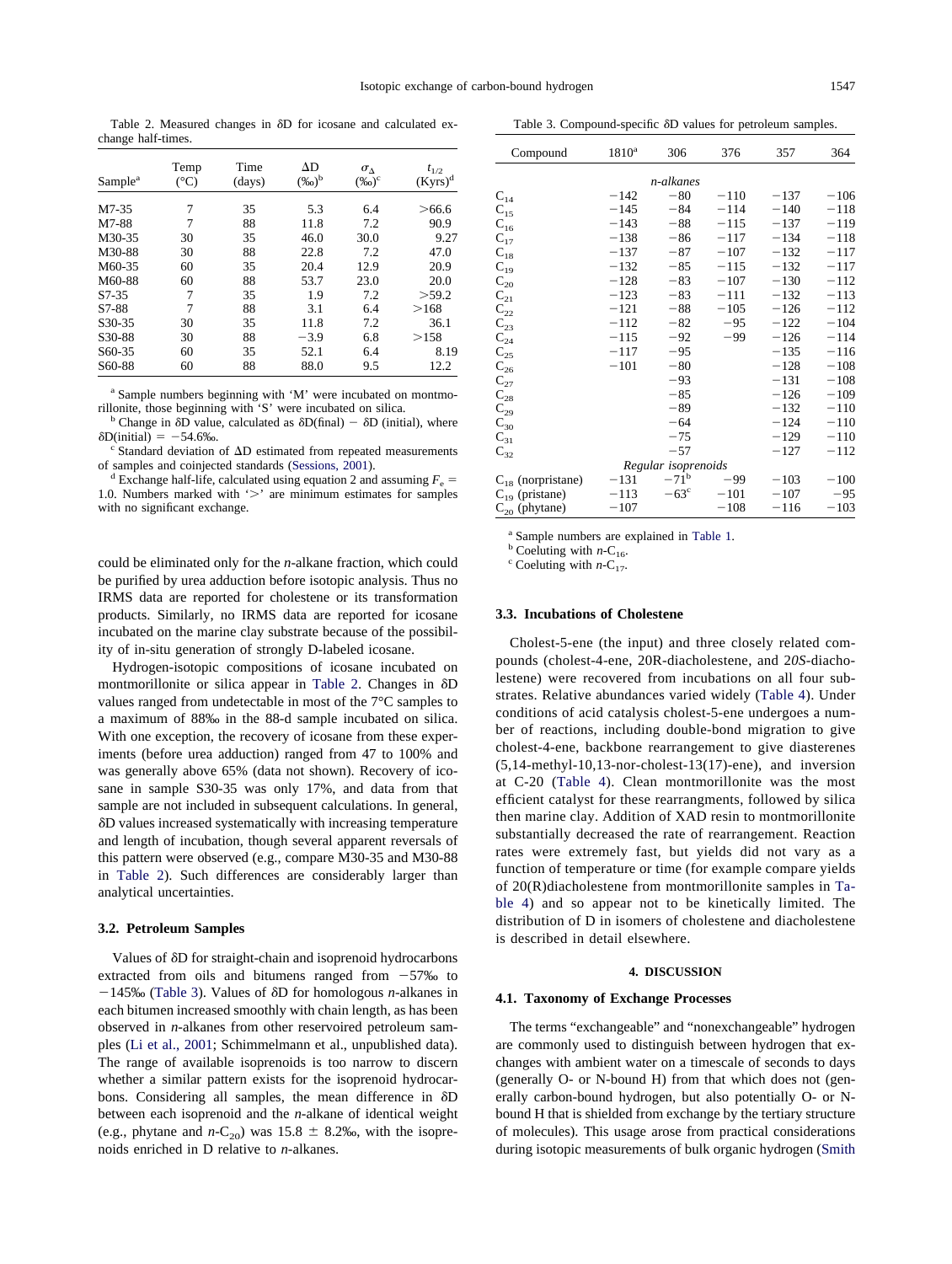<span id="page-3-0"></span>Table 4. Recovery of steroid compounds from incubation experiments.<sup>8</sup>

| Sampleb | Cholest-<br>$5$ -ene $\rm{^c}$ | Cholest-<br>$4$ -ene $c$ | 20R-dia-<br>cholestene <sup>d</sup> | 20S-dia-<br>cholestene <sup>d</sup> | Total<br>sterenes |
|---------|--------------------------------|--------------------------|-------------------------------------|-------------------------------------|-------------------|
| M7-35   | 4                              | 2                        | 48                                  | 31                                  | 85                |
| M7-88   | 13                             | 5                        | 59                                  | 35                                  | 112               |
| M30-35  | $\overline{4}$                 | $\overline{2}$           | 51                                  | 35                                  | 91                |
| M30-88  | 30                             | 6                        | 37                                  | 18                                  | 92                |
| M60-35  | 7                              | 3                        | 51                                  | 28                                  | 90                |
| M60-88  | 9                              | $\overline{4}$           | 43                                  | 20                                  | 76                |
| $X7-35$ | 83                             | 9                        | 26                                  | 12                                  | 130               |
| X7-88   | 29                             | $\theta$                 | 8                                   | $\boldsymbol{0}$                    | 36                |
| X30-35  | 75                             | 7                        | 15                                  | 6                                   | 102               |
| X30-88  | 85                             | 10                       | 19                                  | 6                                   | 121               |
| X60-35  | 91                             | 6                        | 9                                   | $\overline{c}$                      | 108               |
| X60-88  | 61                             | 6                        | 6                                   | 0                                   | 74                |
| $S7-35$ | 42                             | 23                       | 23                                  | $\theta$                            | 87                |
| S7-88   | 68                             | 22                       | 43                                  | 5                                   | 138               |
| S30-35  | 45                             | 18                       | 14                                  | $\theta$                            | 77                |
| S30-88  | 48                             | 17                       | 29                                  | $\Omega$                            | 94                |
| S60-35  | 60                             | 11                       | 24                                  | 9                                   | 104               |
| S60-88  | 52                             | 8                        | 19                                  | 7                                   | 87                |
| $G7-35$ | 55                             | 15                       | 12                                  | $\overline{c}$                      | 85                |
| G7-88   | 55                             | 13                       | 12                                  | $\overline{c}$                      | 83                |
| G30-35  | 89                             | 21                       | 10                                  | $\mathbf{1}$                        | 121               |
| G30-88  | 72                             | 24                       | 10                                  | $\theta$                            | 105               |
| G60-35  | 60                             | 25                       | 27                                  | 4                                   | 115               |
| G60-88  | 38                             | 15                       | 16                                  | 3                                   | 73                |

<sup>a</sup> Values expressed as percentage of cholest-5-ene originally added, based on comparison of FID peak areas.

<sup>b</sup> Sample labels follow the pattern (Substrate) (Temp.  $^{\circ}C$ ) – (Time, days);  $M =$  montmorillonite,  $X =$  montmorillonite  $+$  XAD resin, S = microcrystalline silica,  $G =$  marine clay.<br><sup>c</sup> All R configuration at C-20.<br><sup>d</sup> Double bond position is  $\Delta$ 13(17).

[and Epstein, 1970; Yapp and Epstein, 1982\)](#page-14-0). However, such broad generalizations can be misleading, particularly in their implication that C-bound H is completely nonexchangeable. In addition, the term "hydrogen exchange" has sometimes been used by geochemists to encompass almost any process that leads to changes in organic D/H ratios over time. This broad usage obscures a great diversity of chemical mechanisms, and confuses the discussion and comparison of experimental results. To clarify the situation, we propose here a systematic and specific terminology for chemical mechanisms leading to the incorporation of exogenous H in organic molecules. While the examples provided here illustrate individual processes, many chemical and geochemical phenomena, such as the rearrangement of sterenes to diasterenes or the thermal maturation of kerogen, can exhibit characteristics of multiple processes.

Conceptually, chemical mechanisms capable of altering D/H ratios can be grouped into five categories, indicated schematically in Figure 1. Of these, three involve no change in the number of H atoms in the molecule and might commonly be described as *exchange* reactions. Differences among these processes are, however, very significant. The broad category of exchange is thus further subdivided into several more specific processes. The first of these is '*pure exchange*,' a term used here to describe a chemical reaction in which the reactants and products are chemically and structurally (but not isotopically) identical. Conceptually, pure exchange involves the replacement of a single hydrogen with no effect on the rest of the



Fig. 1. Examples of chemical reactions potentially leading to changes in D/H ratios. (1) pure exchange, (2) exchange accompanying stereochemical inversion, (3) rearrangement, (4) hydrogen addition, (5) hydrogen loss. Hydrogen positions affected by each reaction are shown on the product.

molecule. For C-bound H, the process requires abstraction and replacement of a hydrogen with no accompanying isomerization (Fig. 1). Exchange at a chiral carbon atom, such as C-3 in cholesterol, may occur by the same mechanism and result in inversion of the chiral center. Since stereoisomers are commonly regarded as distinct structures, we distinguish this process as *stereochemical exchange* (Fig. 1).

A subtle question arises as to the identity of exchange at a tetrahedral carbon center bonded to four unique substituents, two of which are isotopes of the same element. For example, if C-2 in cholesterol contains both D and H as substituents it is distinct from its mirror image, and exchange of either hydrogen atom can lead to inversion of the tetrahedral center. Nevertheless, the distribution of isotopes is usually not considered when classifying a carbon atom as chiral, so we describe such a process as pure exchange while recognizing that most features of the reaction are identical to those in stereochemical exchange.

The final subcategory of exchange processes, *constitutional exchange*, includes all reactions in which the reactant and product are constitutional isomers [\(Moss, 1996\)](#page-14-0). In such cases, the molecular structure changes but the chemical formula does not. Relevant reactions may involve double-bond migration (Fig. 1), methyl shifts, and carbon backbone rearrangements. These reactions fall outside the standard definition of isotope exchange reactions [\(Muller, 1994\)](#page-14-0) but do lead to the incorporation of exogenous H, often at multiple positions.

A process is termed *addition* when the net inventory of hydrogen increases. Addition processes include the hydrogenation of double bonds (Fig. 1), as well as cleavage reactions such as decarboxylation of organic acids. Hydrogen *elimination*, such as in the dehydration of alcohols (Fig. 1), is frequently accompanied by a kinetic isotope effect that fractionates hydrogen isotopes in the product. Even in the absence of isotope effects, significant intramolecular isotopic ordering may exist, so that the loss of hydrogen at a specific position can change the average isotope ratio of the molecule.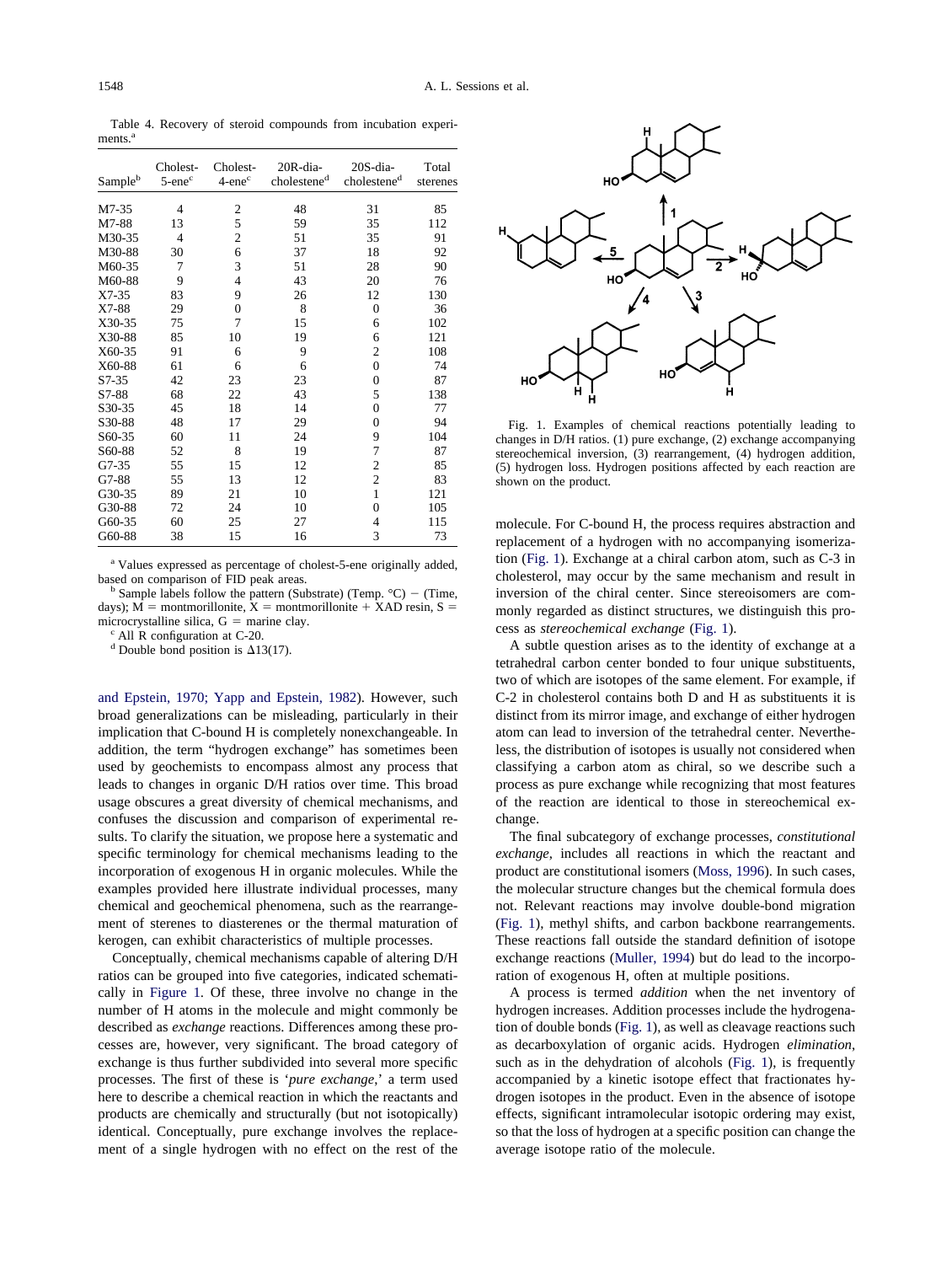### <span id="page-4-0"></span>**4.2. Mathematics of Hydrogen Exchange**

Exchange between an organic molecule and water can be represented by

$$
RH + HDO \leq RD + H_2O \tag{1}
$$

Assuming that  $H_2O$  is present in excess, the rate of reaction 1 is proportional to the concentration of RH. The approach to equilibrium is described by

$$
\frac{F_t - F_e}{F_i - F_e} = e^{-kt} \tag{2}
$$

where *F* is the fractional abundance of  $D$  [=  $D/(D + H)$ ] in the organic molecule *i*nitially, at time *t*, and at *e*quilibrium, and *k* is the reaction rate constant [\(Roberts and Urey, 1939; Wedek](#page-14-0)[ing and Hayes, 1983; Criss, 1999\)](#page-14-0). Eqn. 2 is exact, but when working with organic samples and water containing a natural abundance of D ( $F \approx 10^{-4}$ ), the isotope ratio (*R*) or  $\delta$ D value can be approximately substituted for *F*. Importantly for systems in nature, the value of the equilibrium fractionation factor  $(\alpha)$ must be known to determine the value of  $F_e$ . In the special case of experiments involving exchange between organic hydrogen with a natural abundance of D and heavy water with  $F \approx 1$ , the equilibrium fractionation can generally be ignored and  $F_e$  assumed to be unity.

The left side of Eqn. 2 has a value of one initially, approaches zero at isotopic equilibrium, and can be evaluated for any *t* if *k* is known. Conceptually, that value represents the fraction of hydrogen atoms that remain unexchanged. By rearranging Eqn. 2, the isotopic composition of organic H can also be evaluated for any time. On geological time scales, it is frequently more convenient to think in terms of an exchange half-time  $(t_{1/2} = (\ln 2)/k)$  rather than a rate constant. After one half-time, the difference between  $\delta_t$  and  $\delta_e$  is half the initial value. After two half times it is one quarter, etc.

Two complications arise in regard to Eqn. 2. First, mineral surfaces frequently act as catalysts for exchange reactions in natural samples [\(Alexander et al., 1981\)](#page-13-0). The overall rate constant for such reactions will generally be first order in both the reactant (organic substrate) and the availability of catalytic sites. The rate of exchange will also depend on competition by other species for catalytic sites. Extension of laboratory experiments to natural settings is thus difficult, both in predicting absolute rates of exchange and in extrapolating initial exchange rates to longer timescales.

Second, the variables in Eqn. 2 are specific to each hydrogen position For example, in *n*-alkanes the methyl and methylene hydrogens will exchange at significantly different rates, and will approach different equilibrium isotopic compositions. Moreover, each position—potentially including methylene positions that are otherwise equivalent—can start with a different isotopic composition as a result of intramolecular isotopic ordering (e.g., [Monson and Hayes, 1980\)](#page-14-0). Thus for virtually all organic molecules larger than ethane, it is strictly incorrect to apply Eqn. 2 to an entire molecule using average values of  $k$ ,  $F_i$ , and  $F_e$ . Instead, the isotopic composition of each hydrogen position must be calculated independently as



Fig. 2. The progress of hydrogen exchange for *n*-butane molecules with hypothetical exchange half-times of 1000 yr (four methylene hydrogens; dashed line) and 10,000 yr (six methyl hydrogens; dotted line). The gray solid line represents exchange of the bulk molecule calculated from Eqn. 4 using separate rate constants for each position, while the black solid line represents that calculated using Eqn. 2 with the weighted-average rate constant (i.e., 6400 yr). In the upper graph, the initial and equilibrium isotopic compositions of methyl and methylene hydrogens are the same; in the lower graph, they differ between the two groups.

$$
{}^{p}F_{t} = ({}^{p}F_{i} - {}^{p}F_{e})\exp(-{}^{p}kt) + {}^{p}F_{e}
$$
 (3)

where the left superscript denotes a variable that refers specifically to hydrogen position *p* in the molecule. The average isotopic composition of the molecule can then be calculated by summing over all individual hydrogen positions

$$
\bar{F}_t = \frac{1}{n} \sum_{p=1}^n \left[ ({}^p F_i - {}^p F_e) \exp(-{}^p kt) + {}^p F_e \right]
$$

$$
= \bar{F}_e + \frac{1}{n} \sum_{p=1}^n \left[ ({}^p F_i - {}^p F_e) \exp(-{}^p kt) \right] \quad (4)
$$

where *n* is the number of hydrogen atoms in the molecule.

A hypothetical example is provided in Figure 2 for *n*-butane, in which the hydrogens all belong to one of two groups of equivalent positions (i.e., methylene versus methyl), and as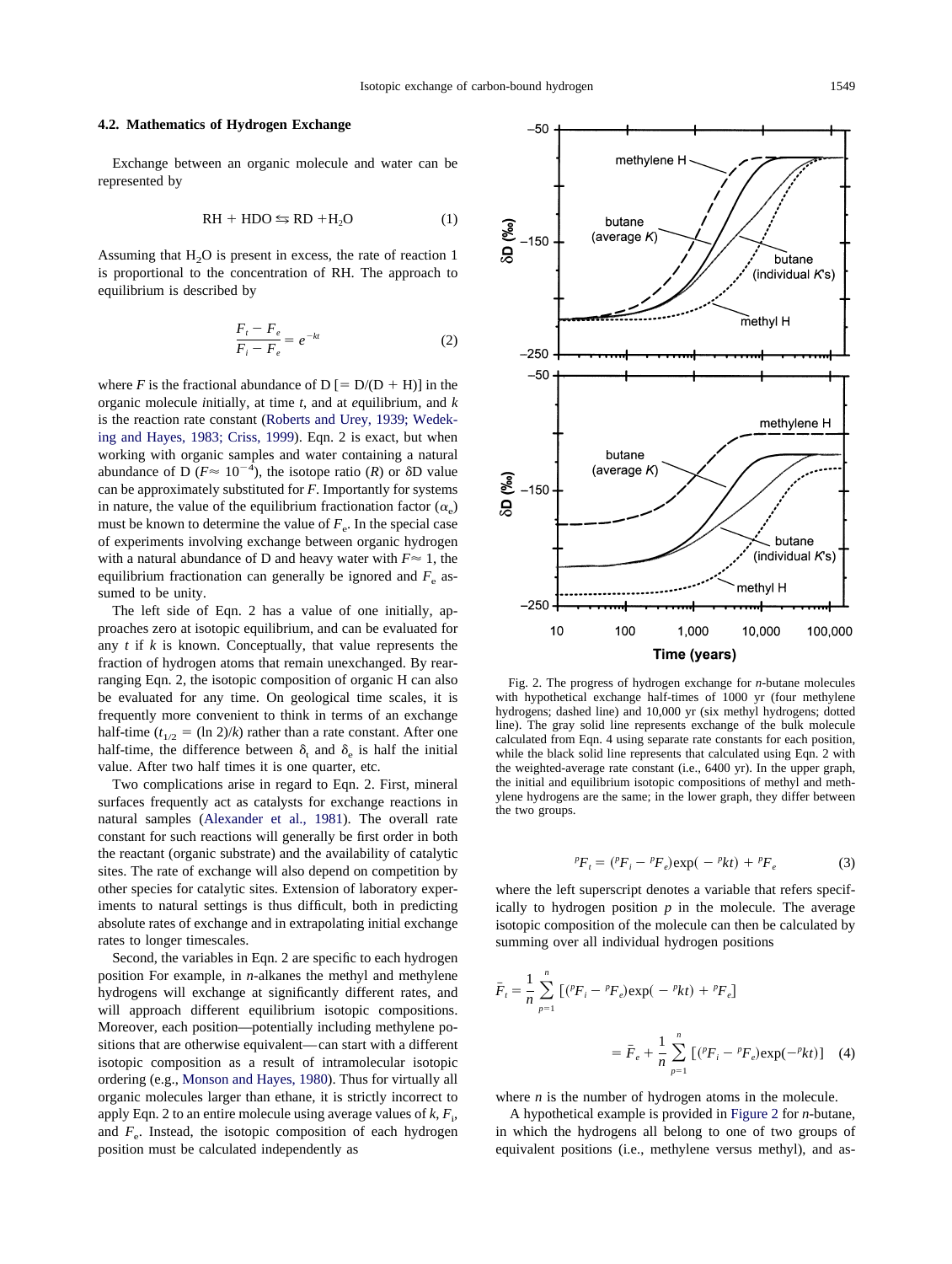suming that the two positions undergo exchange with (again hypothetical) half-times of 1000 and 10,000 yr, respectively. In this example,  $\delta$  values have been substituted for *F* in Eqns. 2 and 4. The top graph represents the case in which both methyl and methylene hydrogens have the same initial and equilibrium isotopic compositions. In the bottom, both  $\delta_i$  and  $\delta_e$  differ for the two positions. The regular sigmoidal curves represent exchange at individual methyl and methylene hydrogen positions and, between those extremes, a hypothetical molecule with all H positions having  $t_{1/2} = 6400$  yr, i.e., the weighted mean of the two rate constants. The distorted sigmoid displays the relationship between  $\delta D$  and  $t$  for the molecule calculated using Eqn. 4 and accounting for the different rate constants at each position.

As a practical matter, it is not generally possible to determine rate constants for every hydrogen position in even one compound, let alone in many different compounds. Since geochemists are often interested in identifying molecules that are *not* affected by exchange, [Figure 2](#page-4-0) suggests an expedient. Using average values of  $\delta_i$ ,  $\delta_e$ , and *k* in Eqn. 2 will accurately predict the exchange behavior of the bulk molecule over short time scales, and will provide a conservative estimate regarding the onset of exchange. Conversely, values of *k* observed for the bulk molecule in short-time experiments, such as those presented in [Table 2,](#page-2-0) will be estimates of weighted-average rate constants. On the other hand, using average values to estimate the time needed to reach equilibrium can result in errors of nearly an order of magnitude.

### **4.3. Equilibrium Isotope Effects**

Exchange of hydrogen between an organic molecule and water will eventually lead to isotopic equilibrium. The D/H ratios of the products will then differ by an amount governed by equilibrium isotope effects. It is impossible to make quantitative assessments of hydrogen exchange based on  $\delta D$  values if the presumed end point of exchange is not known, an important point that is sometimes overlooked. Existing data regarding equilibrium fractionations are thus compiled here.

In principle, equilibrium isotope effects can either be directly measured or predicted from theoretical calculations. Laboratory experiments suffer from the fundamental difficulty of achieving hydrogen-isotopic equilibrium while simultaneously limiting other reactions of the organic molecule. Two experimental studies [\(Thomson, 1960; Meloche et al., 1977\)](#page-14-0) used isomerase enzymes to catalyze exchange reactions at 35°C and thereby measure equilibrium fractionations (Table 5), but no data are available to extrapolate these results to other temperatures. Calibrations of equilibrium fractionations based on analyses of geologic samples have not been reported.

Theoretical calculations of equilibrium isotope effects have been based on spectroscopic data [\(Knyazev et al., 1992\)](#page-13-0). That approach produces estimates of fractionation in the vapor phase which are described by

$$
\ln \alpha_{A/B} = \ln \beta_{A^*/A} - \ln \beta_{B^*/B}
$$
 (5)

where  $\alpha$  is the equilibrium fractionation factor defined as the ratio of isotopic ratios ( $R_A/R_B$ ) for compounds A and B, and  $\beta$ is the ratio of reduced partition functions for each compound in

Table 5. Equilibrium fractionation factors measured experimentally between C-bound H and water.

| Structure <sup>a</sup>  | $\alpha_{\rm o/w}^{\rm b}$ | Source of Estimate                 |
|-------------------------|----------------------------|------------------------------------|
| $C$ -CH <sub>3</sub>    | 0.84                       | Experiment, Meloche et al. (1977)  |
| $C$ -CH <sub>2</sub> -C | 0.93                       | Experiment, Thomson (1960)         |
| C-C <b>H</b> ,OH        | 1.00                       | Calculation, Meloche et al. (1977) |
| C-CHOH-C                | 1.10                       | Calculation, Meloche et al. (1977) |
| $C\text{-CH(OH)},$      | 1.18                       | Calculation, Meloche et al. (1977) |

<sup>a</sup> Fractionation factor is specific to the hydrogen position in bold

type.<br><sup>b</sup> Equilibrium fractionation factor, defined as  $R_o/R_w$ , at 35°C in the liquid phase.

its monodeuterated (denoted by an asterisk) versus undeuterated forms. To a first approximation, gas-phase fractionation will differ from that in the condensed phase by an amount equal to the difference in vapor pressure ratios for the isotopologues of each molecule

$$
\ln \alpha_{A/B}(l) - \ln \alpha_{A/B}(g) = \ln P_{A/A^*} - \ln P_{B/B^*}
$$
 (6)

(see [Knyazev et al., 1992,](#page-13-0) eqn. 6). [Table 6](#page-6-0) compiles values for  $\alpha_{\rm o/w}(l)$ , the equilibrium fractionation factor between organic H and water in the liquid phase at 27°C, calculated from Eqns. 5 and 6 with data from sources noted in the footnotes to [Table 6.](#page-6-0)

This approach ignores isotope effects on solubility and adsorption, which could be important for sedimentary organic matter. Nevertheless such uncertainties are likely small relative to those in calculated values of  $\beta$  for the organic compounds, which dominate the overall uncertainty in the reported fractionation factors. The uncertainties reported by Knyazev et al. (up to 100‰  $1\sigma$ ) are quite large, and highlight the need for more accurate estimates. Comparisons of experimental (Table 5) and theoretical [\(Table 6\)](#page-6-0) estimates agree quite well for methyl and methylene hydrocarbon positions, but very poorly for methyl alcohols. Assuming that the values for hydrocarbons are accurate, we can then predict that at equilibrium icosane will be depleted in D by ~70‰ relative to water ( $\alpha = 0.837$  for 6 methyl hydrogens and  $\alpha$ =0.944 for 36 methylene hydrogens). Similar calculations indicate that cholestane would be depleted by  $\sim$ 160‰ and phytane would be depleted by  $\sim$ 110‰.

#### **4.4. Rates of Hydrogen Exchange**

Many different techniques have been used to estimate rates of hydrogen exchange. In general, they involve measuring the incorporation or loss of isotopic labels (either deuterium or tritium) by scintillation counting, conventional and isotoperatio mass spectrometry, and NMR. In this section we summarize available data—both from new experiments described above, and from literature reports—that are relevant to hydrogen exchange in a geologic context. Measurements of exchange in the presence of rare metal catalysts, strongly acidic conditions, organic solvents, etc. have not been included, nor have studies of exchange of oxygen- or nitrogen-bound hydrogen.

### *4.4.1. Deuterium label experiments*

The use of isotope-ratio mass spectrometry to analyze molecules that have been chemically converted to  $H_2$  provides a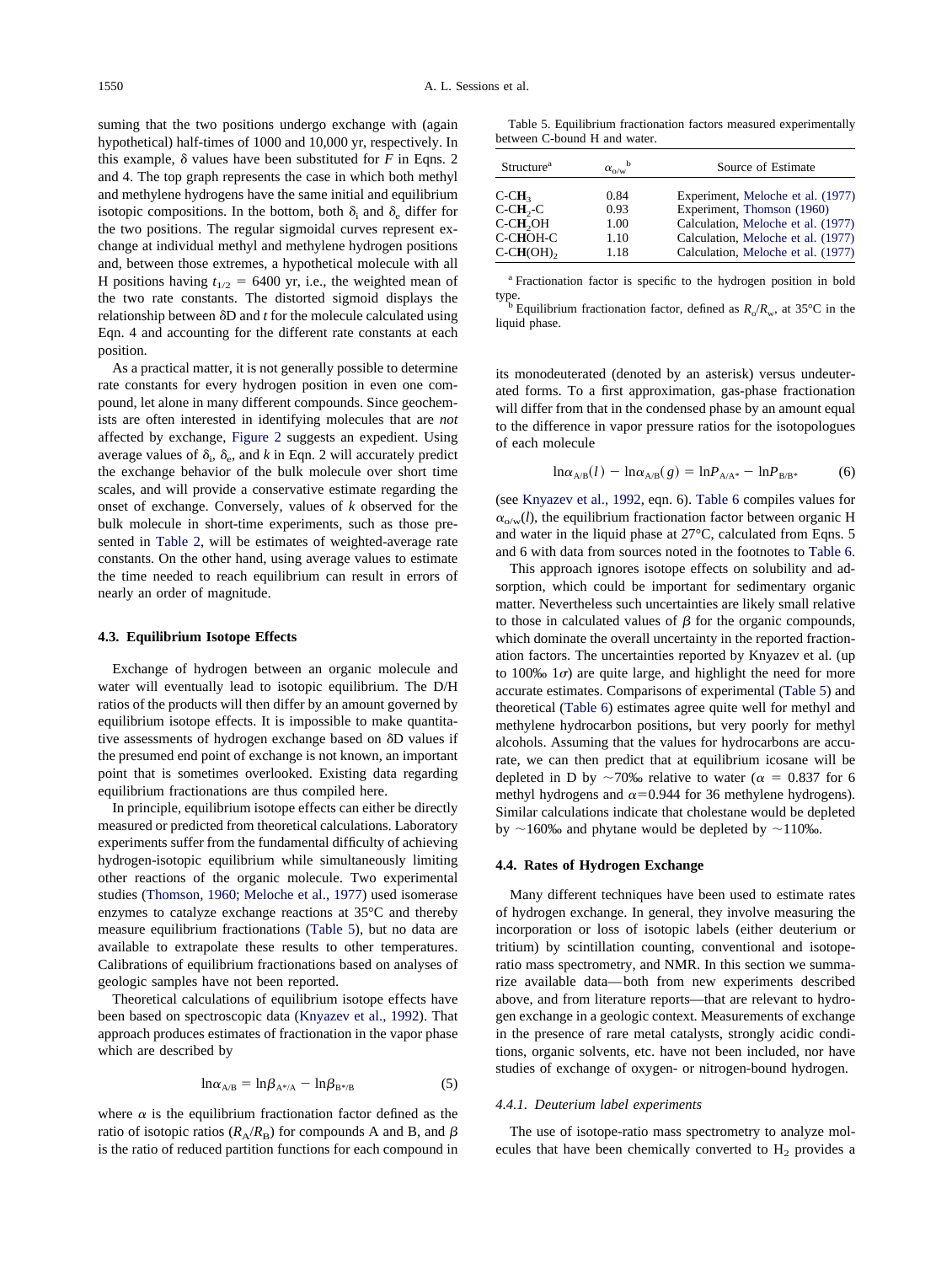| Table 6. Calculated equilibrium fractionation factors between C-bound H and water. |  |
|------------------------------------------------------------------------------------|--|
|------------------------------------------------------------------------------------|--|

<span id="page-6-0"></span>

| Structure*                                | $\ln \beta_{\rm R^{*/R}}^{\rm a}$ | $ln(P_{R/R^*})^b$                    | $\alpha_{\text{O/W}}^{\text{C}}$ | $\sigma$ |
|-------------------------------------------|-----------------------------------|--------------------------------------|----------------------------------|----------|
|                                           |                                   | Alkanes                              |                                  |          |
| CH <sub>4</sub>                           | 2.26(0.02)                        | $-0.0070$ <sup>d</sup>               | 0.692                            | 0.042    |
| $C_2H_6$                                  | 2.36(0.07)                        | $-0.0070$ <sup>d</sup>               | 0.765                            | 0.099    |
| $CH3$ -CH <sub>2</sub> -CH <sub>3</sub>   | 2.45(0.06)                        | $-0.0070$ <sup>d</sup>               | 0.837                            | 0.078    |
| $CH3-CH2-CH3$                             | 2.57(0.09)                        | $-0.0072$ <sup>e</sup>               | 0.944                            | 0.102    |
| $C_6H_{12}$ (cyclohexane)                 | $2.42$ (NA)                       | $-0.0072$ <sup>e</sup>               | 0.812                            | 0.119    |
| $(CH_3)_3$ -CH                            | 2.42(0.06)                        | $-0.0072$ <sup>e</sup>               | 0.812                            | 0.080    |
|                                           |                                   | Alkenes                              |                                  |          |
| $CH2=CH2$                                 | $2.33$ (NA)                       | $-0.0072$ <sup>e</sup>               | 0.743                            | 0.130    |
| $C_6H_6$ (benzene)                        | 2.38(0.06)                        | $-0.0042$ <sup>f</sup>               | 0.783                            | 0.083    |
| $CH2=CH-CH=CH2$                           | $2.09$ (NA)                       | $-0.0072$ <sup>e</sup>               | 0.584                            | 0.165    |
|                                           |                                   | Ethers                               |                                  |          |
| $CH3$ -CH <sub>2</sub> -O-CH <sub>3</sub> | $2.38$ (NA)                       | $-0.0070$ <sup>d</sup>               | 0.781                            | 0.124    |
| $CH3-CH2-O-CH3$                           | $2.51$ (NA)                       | $-0.0072$ <sup>e</sup>               | 0.889                            | 0.109    |
| $CH3-CH2-O-CH3$                           | $2.45$ (NA)                       | $-0.0070$ <sup>d</sup>               | 0.837                            | 0.115    |
|                                           |                                   | Carbonyl compounds, alcohols, amines |                                  |          |
| $CH3-CHO$                                 | 2.30(0.07)                        | $-0.0076$ <sup>g</sup>               | 0.721                            | 0.105    |
| $CH3$ -CO-CH <sub>3</sub>                 | 2.36(0.08)                        | $-0.0036^{\rm h}$                    | 0.768                            | 0.112    |
| $CH3-CO-O-CH3$                            | 2.38(0.13)                        | $-0.0070$ <sup>d</sup>               | 0.781                            | 0.180    |
| $CH3-CO-O-CH3$                            | 2.49(0.13)                        | $-0.0070$ <sup>d</sup>               | 0.872                            | 0.161    |
| $CH3-CO-OH$                               | $2.39$ (NA)                       | $-0.0070$ <sup>d</sup>               | 0.789                            | 0.122    |
| $CH3-OH$                                  | 2.40(0.05)                        | $-0.0070$ <sup>d</sup>               | 0.797                            | 0.070    |
| $CH3-NH2$                                 | $2.39$ (NA)                       | $-0.0070$ <sup>d</sup>               | 0.789                            | 0.122    |
|                                           |                                   | Halogens                             |                                  |          |
| CH <sub>3</sub> Cl                        | 2.36(0.04)                        | 0.0109 <sup>1</sup>                  | 0.779                            | 0.059    |
| $H_2C=CCl_2$                              | 2.34(0.07)                        | 0.0109 <sup>1</sup>                  | 0.764                            | 0.099    |
| $cis$ -HClC=CClH                          | 2.31(0.07)                        | $0.0109^{i}$                         | 0.741                            | 0.102    |
| trans-HClC=CClH                           | 2.28(0.07)                        | $0.0109$ <sup>i</sup>                | 0.719                            | 0.105    |

Fractionation factor is specific to the hydrogen position in bold type.<br><sup>a</sup> Ratio of reduced partition functions for the organic compound, from [Knyazev et al. \(1992\).](#page-13-0) Uncertainty is given in parantheses, and where not available a value of 0.09 is assumed for calculation of overall uncertainty.<br><sup>b</sup> Vapor pressure isotope effect for the organic compound, sources of data are indicated by footnotes.

<sup>c</sup> Equilibrium fractionation factor for condensed phases at 27°C, calculated from Eqs. 5 and 6 using data in this table plus ln $\beta_{HDO/H2O}$  = 2.55 (Knyazev et al., 1992) and ln( $P_{H2O/HDO}$ ) = 0.0704 (van Hook, 1968).

<sup>d</sup> Value for 2,2-dimethylpropane at 10°C reported by [Hopfner \(1969\).](#page-13-0)<br>
<sup>e</sup> Value for cyclohexane at 25°C reported by [Kiss et al. \(1972\).](#page-13-0)<br>
<sup>f</sup> Value for benzene at 20°C reported by Kiss et al. (1972).<br>
<sup>g</sup> Value for toluen

<sup>i</sup> Value for chloromethane at  $-23^{\circ}$ C reported by [Hopfner \(1969\).](#page-13-0)

very high sensitivity to changes in isotopic composition. When organic matter with a natural abundance of D is equilibrated with  $D_2O$ , this translates into a very high sensitivity to hydrogen exchange. The natural abundance of deuterium is  $\sim 0.015\%$  and the D/H ratio can be determined with a relative precision better than 1%. Incorporation of 1.5 ppm D is thus readily detectable and, if it occurred over the course of a month, the corresponding rate constant would be  $1.8 \times 10^{-5}$  yr<sup>-1</sup> ( $t_{1/2}$ )  $=$  38,000 yr). The price for this sensitivity is the inability to measure rates for specific hydrogen positions, because of the conversion to  $H<sub>2</sub>$  for analysis. Observing the loss of a D label could provide such information, but analysis of highly deuterium-enriched samples is problematic, particularly in the presence of a helium carrier gas.

[Koepp \(1978\)](#page-13-0) first used offline combustion/reduction coupled with isotope-ratio mass spectrometry (IRMS) to measure the deuterium content of test compounds and petroleum fractions incubated with  $D<sub>2</sub>O$  [\(Table 7\)](#page-7-0). No catalysts were added to the experiments, and the observed exchange rates were very slow. Thus they probably represent a lower limit for what can be expected in natural environments. Extrapolation of the data in [Table 7](#page-7-0) to 100 $^{\circ}$ C indicates exchange half-times of  $10^{7}$  and  $10<sup>5</sup>$  yr for the saturated and aromatic fractions of petroleum [\(Koepp, 1978\)](#page-13-0). These half-times are 3 to 4 orders of magnitude faster than for the model compounds *n*-hexane and toluene, possibly indicating the presence of more reactive compounds in the crude, saturated and aromatic fractions.

In contrast, exchange half-times determined for icosane on mineral substrates by our new, compound-specific analyses range from  $\sim$  10,000 yr at 60°C to  $\sim$  100,000 yr at 7°C [\(Table](#page-7-0) [7](#page-7-0) and [Fig. 3\)](#page-8-0) Much of the increase in exchange rates relative to those reported by [Koepp \(1978\)](#page-13-0) can likely be attributed to the presence of mineral catalysts. Still, these rates indicate that exchange in icosane should essentially be complete after a million years at any temperature above 0°C, a prediction which does not fit with available geochemical data [\(Andersen et al.,](#page-13-0) [2001; Li et al., 2001\)](#page-13-0). A possibility that remains to be investigated is whether catalytic mineral surfaces might be masked by the presence of polar organic material, thus explaining the lower apparent rates of exchange in natural sediments. Catalysis of hydrogen exchange by enzymes (e.g., [Meloche et al.,](#page-14-0) [1977\)](#page-14-0) in natural sediments would serve to make the sterilized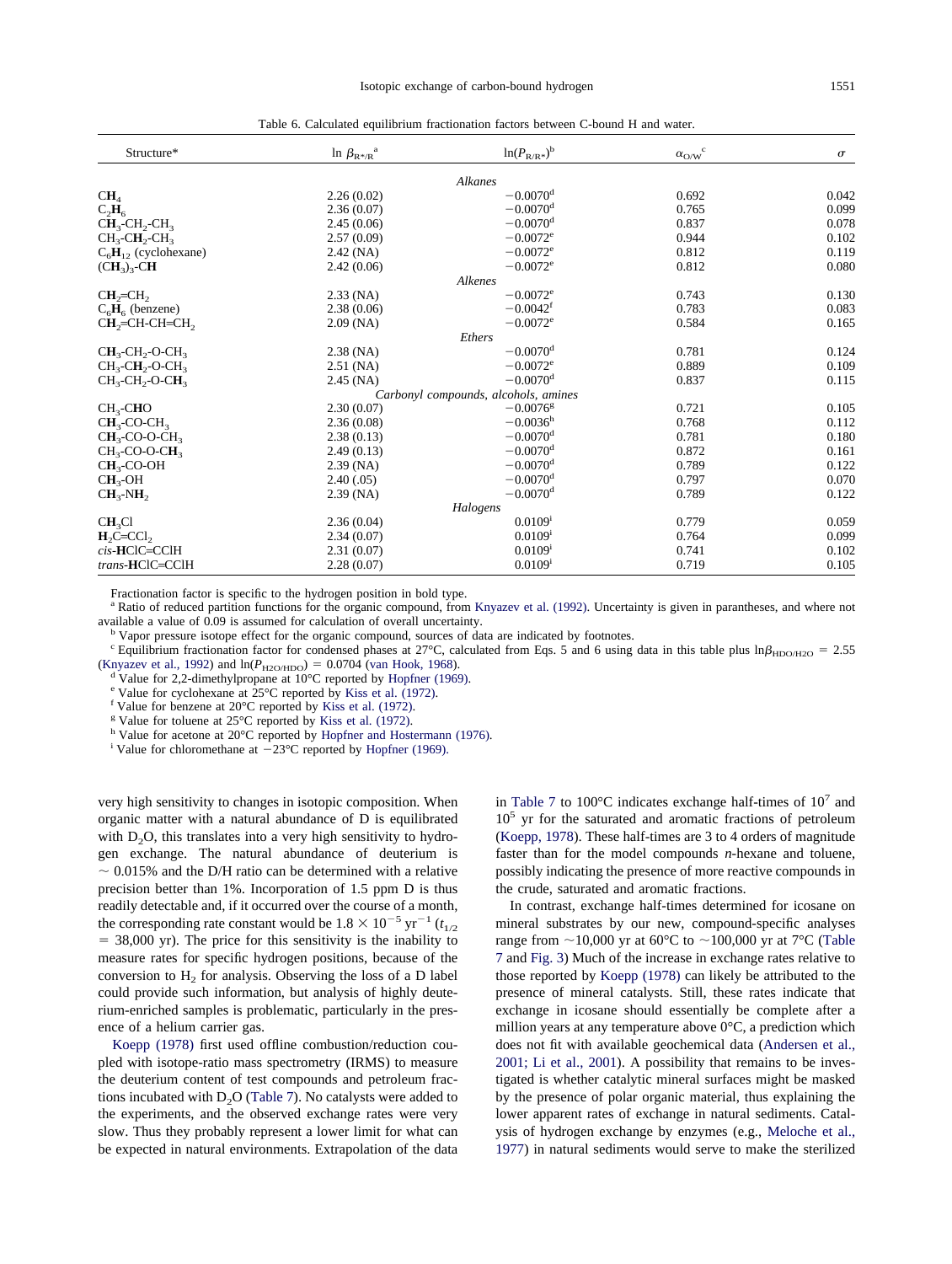<span id="page-7-0"></span>

| Analyte                                                                                                 | Substrate          | Temp $(^{\circ}C)$                                       | H Position                                         | $t_{1/2}$ (yrs)                                                       | Reference <sup>a</sup> |
|---------------------------------------------------------------------------------------------------------|--------------------|----------------------------------------------------------|----------------------------------------------------|-----------------------------------------------------------------------|------------------------|
| methane<br>$n$ -hexane<br>cyclohexane<br>toluene<br>saturates<br>aromatics<br>NSO compounds<br>bulk oil | noneb              | 200                                                      | all                                                | 630,000<br>87,000<br>140,000<br>350,000<br>7,700<br>200<br>0.99<br>14 | $\mathbf{1}$           |
| methane<br>$n$ -hexane<br>cyclohexane<br>toluene<br>saturates<br>aromatics<br>NSO compounds<br>bulk oil | noneb              | 240                                                      | all                                                | 8,700<br>1,700<br>8,700<br>23,000<br>870<br>28<br>0.22<br>3.8         | $\mathbf{1}$           |
| icosane                                                                                                 | mont. <sup>c</sup> | 7 <sup>d</sup><br>7 <sup>d</sup><br>30<br>30<br>60<br>60 | all                                                | >67,000<br>91,000<br>9,300<br>47,000<br>21,000<br>20,000              | $\boldsymbol{2}$       |
| icosane                                                                                                 | silica             | $\tau$<br>$\overline{7}$<br>30<br>30<br>60<br>60         | All                                                | >59,000<br>>170,000<br>na<br>>158,000<br>8,200<br>12,200              | $\mathfrak{2}$         |
| pristane                                                                                                | mont. <sup>e</sup> | 160                                                      | $1^{\circ}$<br>$2^{\circ}$                         | 2.1<br>1.5                                                            | 3                      |
| 2,6,10-trimethylundecanoic acid                                                                         |                    |                                                          | $\alpha$ -carbon                                   | 0.62                                                                  |                        |
| 3,7,11-trimethyldodecanoic acid                                                                         | mont.              | 160                                                      | all<br>$\alpha$ -carbon<br>all<br>$\alpha$ -carbon | 5.7<br>0.24<br>2.3                                                    | $\overline{4}$         |
| 4,8,12-trimethyltridecanoic acid                                                                        |                    |                                                          | all                                                | 0.21<br>2.3                                                           |                        |

Table 7. Exchange half-times derived from GC/MS and IRMS measurements of deuterium incorporation.

<sup>a</sup> (1) [Koepp \(1978\);](#page-13-0) (2) this study; (3) [Alexander et al. \(1984\);](#page-13-0) (4) [Larcher et al. \(1986\).](#page-13-0) b Samples were incubated with D<sub>2</sub>O in Pyrex tubes, with no mineral substrate added. c SAz-1 montmorillonite.

<sup>d</sup> Replicate temperatures represent 35 day and 88 day experiments.

 $\degree$  Montmorillonite, treated to give Al as sole interlayer cation, then saturated with D<sub>2</sub>O.

laboratory exchange experiments anomalously slow, rather than fast, and so cannot explain this inconsistency.

The activation energy indicated by the data (proportional to the slope in [Fig. 3\)](#page-8-0) is lower than in all other experimental measurements of hydrogen exchange, including those examining aromatic hydrogen. A possible cause of anomalously fast exchange is that a small number of highly active catalytic sites exists in the mineral substrates, resulting in relatively quick exchange in a small subgroup of molecules. The "average" rate of exchange (i.e., the experimentally measured rate constant) early in the experiment will then be similar to that in the fastest-exchanging molecules, as illustrated in the example of [Figure 2.](#page-4-0) Such uncertainties underscore the difficulty of using highly sensitive analytical techniques to measure very small increments of exchange.

Measurements of D-NMR or mass spectra for intact molecules (i.e., without conversion of the analytes to  $H_2$ ) provide the ability to measure rates at specific molecular positions, but with greatly reduced sensitivity towards changes in deuterium content. [Alexander et al. \(1984\)](#page-13-0) equilibrated pristane with Almontmorillonite that had been vacuum-dried then rehydrated with D<sub>2</sub>O. The incorporation of  $\sim$ 40% D into pristane was estimated via GC/MS, and proton NMR was used to assess relative deuterium abundances at different molecular positions. They estimate exchange half-times at 160°C of 2.1 and 1.5 yr for methyl and methylene positions of pristane, respectively (Table 7). These values are much slower than half-times determined for naphthalene under similar conditions (below), confirming that exchange of aromatic hydrogen is significantly faster than in aliphatic compounds.

[Larcher et al. \(1986\)](#page-13-0) used GC/MS to measure the incorporation of D into isoprenoid acids at 160°C after incubation on D<sub>2</sub>O-hydrated montmorillonite. They report the relative abundances of mono-, di-, and trideuterated molecules both for the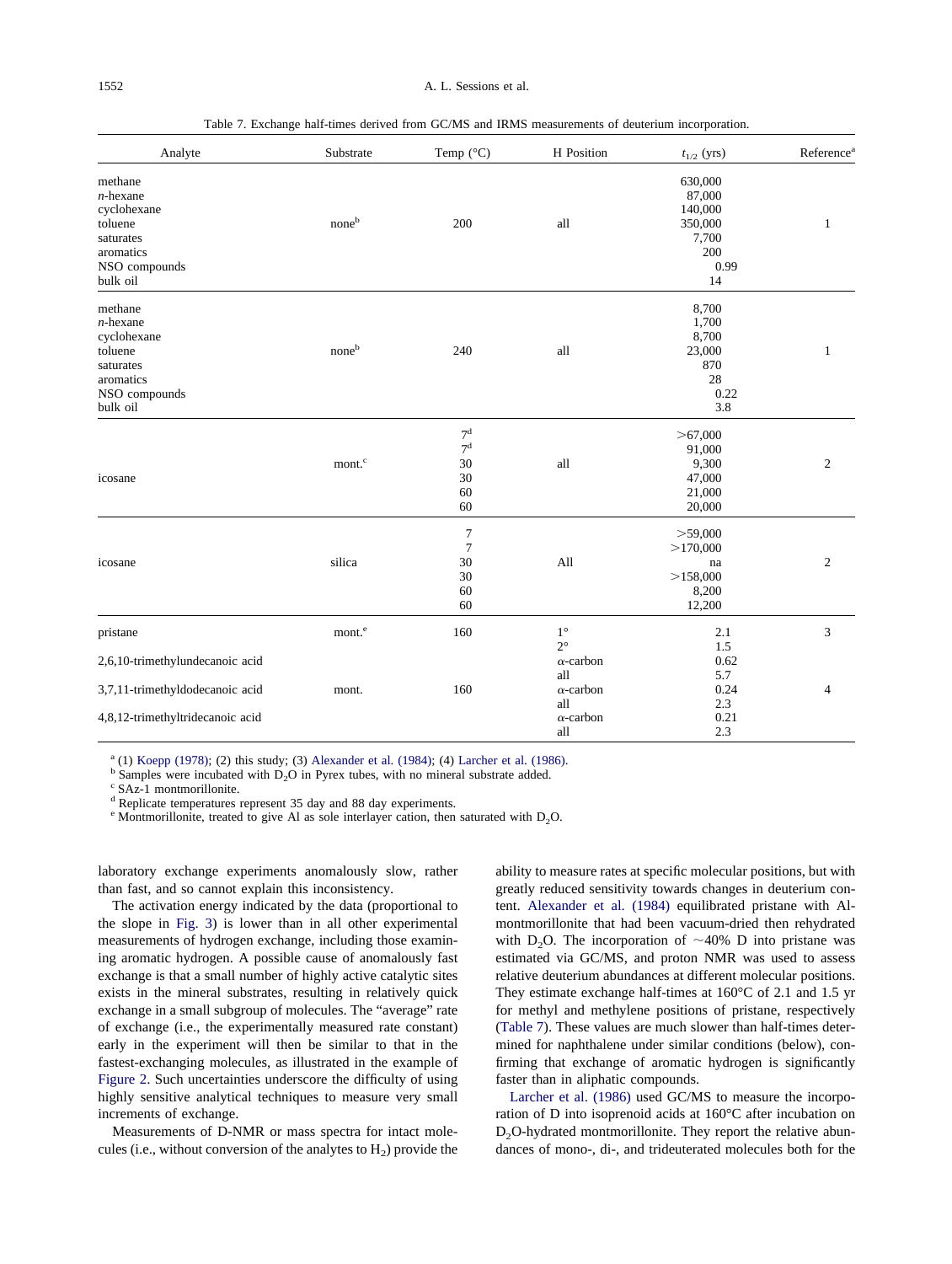<span id="page-8-0"></span>

 $3.5$ 

Fig. 3. Reaction half-times for hydrogen exchange in icosane incubated on clean montmorillonite (circles) or microcrystalline silica (triangles). Filled symbols indicate minimum estimates of exchange halftime based on no measured change in  $\delta D$ . Data for silica are offset slightly to the right for visual clarity.

1000/T  $(K^{-1})$ 

 $3.0\,$ 

molecular ions and for a rearranged fragment ion that includes the carboxyl group and  $\alpha$ -carbon. From their data, we have calculated hydrogen exchange rate constants [\(Table 7\)](#page-7-0) using Eqn. 2 by assuming  $F_i = 0.000124$  (corresponding to  $\delta D$  $=$  -200‰),  $F_e$  = 1.0, and that all of the deuterium in the rearranged ion is located on the  $\alpha$ -carbon atom. As noted by Larcher et al., exchange at the  $\alpha$ -carbon is very rapid, while exchange in the hydrophobic tail is even slower than for pristane incubated under identical conditions. They hypothesized that the presence of a polar carboxyl group preferentially orients the molecule on the highly polarized clay mineral surfaces, and thus effectively deactivates the aliphatic tail with respect to hydrogen exchange.

### *4.4.2. Tritium label experiments*

 $\gamma_{1/2}$  (years)

Robert Alexander and coworkers pioneered the study of hydrogen exchange in hydrocarbons over 20 years ago by employing molecules labeled with tritium at specific molecular positions. The loss of tritium due to hydrogen exchange was monitored via scintillation counting. As for GC/MS measurements, the approach provides information about exchange at a specific molecular position but with relatively poor sensitivity. For typical tritium concentrations leading to count rates of  $\sim$ 10<sup>3</sup> dps, uncertainties in the measurement of specific activity can amount to half a percent or more. Accurate determination of rate constants thus requires experimental conditions that produce exchange over a period of days to weeks, not millennia. Such conditions include activated substrates, high temperatures, and potent catalysts.

The results of [Alexander et al. \(1981, 1982\)](#page-13-0) are summarized in Figure 4. Tritiated naphthalene and 2-methoxynaphthalene were incubated on a variety of substrates, including powdered



Fig. 4. Reaction half-times for hydrogen exchange in naphthalene incubated on various substrates. All data are from tritium label experiments by [Alexander et al. \(1981, 1982\)](#page-13-0). Symbols represent: [1-<sup>3</sup>H]naphthalene on Na-bentonite (solid squares), [2-<sup>3</sup>H]naphthalene on Na-bentonite (solid diamond), [1-<sup>3</sup> H]naphthalene on Al-bentonite (x), [3-3 H]2-methoxynaphthalene on Na-bentonite (open squares), [1-3 H]2-methoxynaphthalene on Na-bentonite (open diamond), and [1-3 H]2-methoxynaphthalene on powdered shale (open circles). Data for 2-methoxynaphthalene have been converted to naphthalene equivalents using the ratio of rate constants of 4800:1 measured by [Alex](#page-13-0)[ander at al. \(1982\).](#page-13-0) Note that the y-axis is logarithmic.

shales and bentonite clay. Where 2-methoxynaphthalene was studied, the resulting rate constants have been converted to equivalent values for naphthalene in Figure 4 (see figure caption) for ease of comparison with naphthalene data. The results show clearly that the rate of exchange in naphthalenes is affected by 1) temperature; 2) the surface acidity of mineral catalysts; and 3) the presence of electron-donating substituents on the aromatic ring system. For clay minerals, the surface acidity is primarily a function of mineralogy and the identity of interlayer cations, with Na producing the weakest acidity.

Replicate incubations of 2-methoxynaphthalene on a variety of shale samples at a constant temperature produced  $t_{1/2}$  values ranging over 2 orders of magnitude (Fig. 4). Rates of exchange were not correlated with the concentration of organic carbon in the shale. Control samples lacking any mineral substrate produced no measurable exchange. These results demonstrate the important—and potentially variable—influence of mineralogy on exchange rates in natural samples.

Extrapolation of rates measured at temperatures of 177– 275 $\degree$ C indicates exchange half-times for naphthalene of  $\sim$ 4500 yr at  $50^{\circ}$  and  $\sim$  25 yr at  $100^{\circ}$ C on dry Na-bentonite [\(Alexander](#page-13-0) [et al., 1982\)](#page-13-0). These values are similar to the fastest (naphthalene-equivalent) rates for methoxynaphthalene incubated on dry, crushed shales. [Alexander et al. \(1982\)](#page-13-0) further showed that the effective surface acidity of dry clay is several times that of wet clay. Their results for naphthalene therefore represent maximum rates of exchange that should be expected for aromatic compounds under natural conditions.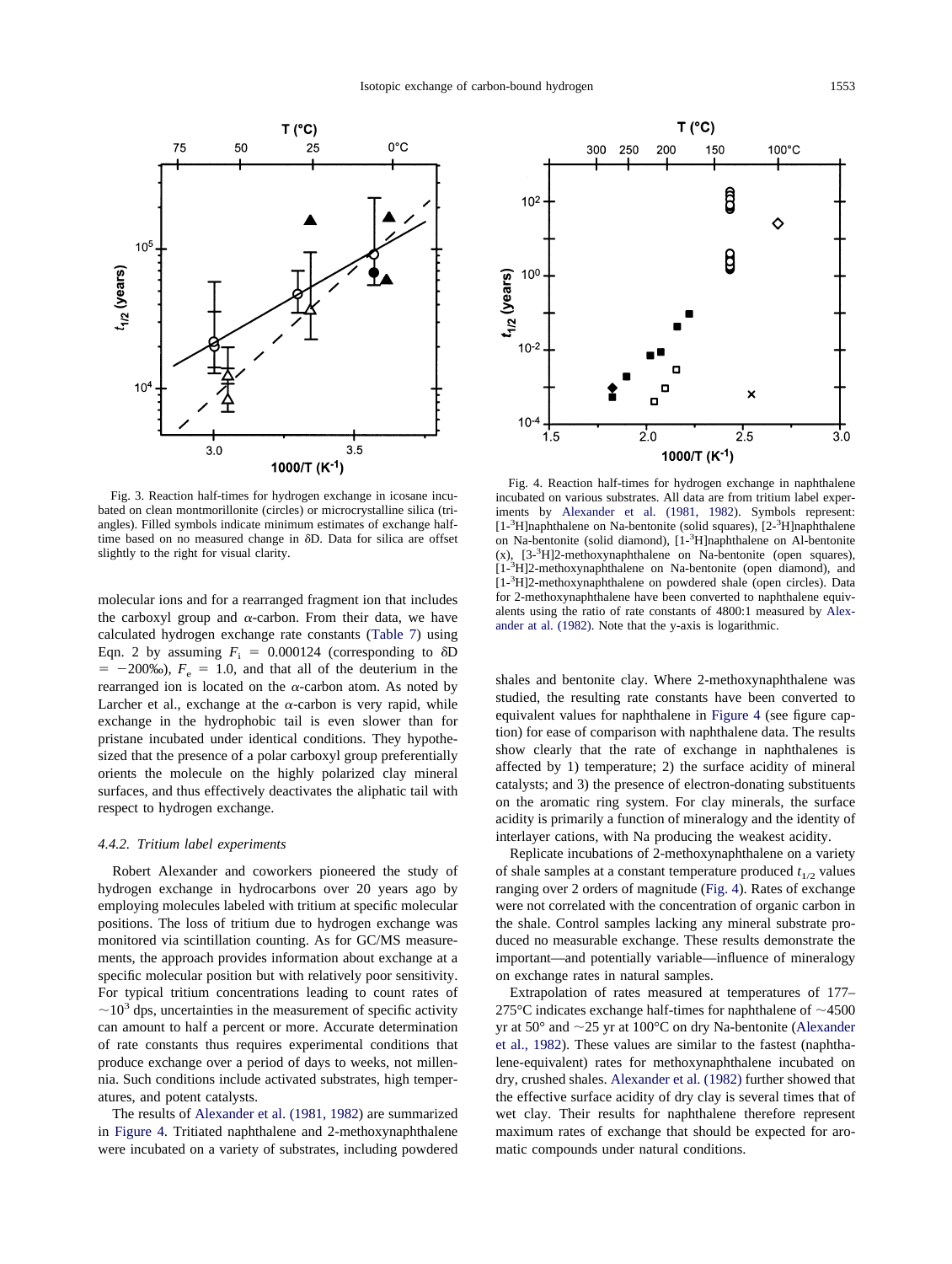### *4.4.3. Measurements of sedimentary lipids*

The ability to estimate hydrogen exchange in geologic samples has been limited, until very recently, by the ambiguity inherent in measuring D/H ratios of bulk organic matter. Two recent reports using compound-specific measurements are now available, in addition to our new data. [Andersen et al. \(2001\)](#page-13-0) measured  $\delta$ D values of *n*-docosane and  $5\alpha$ -cholestane from organic-rich marls deposited in the Mediterranean Sea during the Messinian ( $\sim$ 6 Ma). Hoping to select analytes minimally affected by exchange, they examined only compounds extracted from the sulfur-bound organic fraction. With one exception, they found that the difference in  $\delta D$  between those two compounds was consistently 55–90‰ (cholestane has more negative δD values). This offset is indistinguishable from that observed between *n*-alkanes and sterols in all modern plants observed thus far [\(Sessions et al., 1999\)](#page-14-0), so [Andersen et al.](#page-13-0)  $(2001)$  concluded that the differences in  $\delta$ D are consistent with little or no exchange having occurred over the last 6 million years.

[Yang and Huang \(2003\)](#page-14-0) measured D values of *n*-alkanes, *n*-alcohols, and *n*-acids preserved in fossil leaves and surrounding sediments from the Miocene (15–20 Ma) Clarkia Formation, as well as from modern relatives of the fossil trees. Values of  $\delta$ D were also measured for pore waters extracted from sediments surrounding the fossils, and for surface waters near the modern trees. The authors argue that hydrogen exchange in these samples was negligible based on the following lines of evidence: 1) large variability, up to 120‰, in  $\delta$ D values of individual lipids extracted from the same sample, and of lipids extracted from closely spaced samples,  $2$ ) large offsets in  $\delta$ D of  $\sim$ 100‰ between organic hydrogen and water, and 3) similar organic/water differences in  $\delta D$  for the fossil and modern analogs.

It appears likely that hydrogen exchange is indeed minimal in the compounds examined by both of these studies. However, basing such conclusions on the relative D/H ratios of organic molecules and water without considering the magnitude of equilibrium fractionations is ambiguous. For example, as discussed above icosane will be depleted relative to water by  $\sim$ 70‰ at equilibrium at 30°C. This value is close to the  $\sim$ 100‰ offset measured by [Yang and Huang \(2003\).](#page-14-0) Similarly,  $\delta$ D values for docosane and cholestane, both in isotopic equilibrium with water having  $\delta D = 0\%$ , would be roughly  $-70\%$  and  $-160\%$ , respectively. The difference between the two of  $\sim$ 90‰ is indistinguishable from those measured by [Andersen et al. \(2001\).](#page-13-0) In both cases therefore, the large shifts in δD values between adjacent sedimentary layers [\(Andersen et](#page-13-0) [al., 2001\)](#page-13-0) and between homologous *n*-alkanes [\(Yang and](#page-14-0) [Huang, 2003\)](#page-14-0) provide much more robust evidence for the lack of exchange.

While demonstrating a lack of exchange can be quite difficult, demonstrating the occurrence of exchange is straightforward. Acyclic isoprenoid hydrocarbons extracted from several ancient bitumen and petroleum samples [\(Table 3\)](#page-2-0) have  $\delta D$ values that are identical or slightly more positive than those of coexisting *n*-alkyl hydrocarbons. Assuming that biosynthetic processes have always produced isoprenoid and *n*-alkyl lipids with distinctly different values of  $\delta D$  (Estep and Hoering, 1980; [Sessions et al., 1999, 2001; Chikaraishi and Naraoka, 2003\)](#page-14-0)

these data represent compelling evidence for isotopic exchange. An alternative explanation might be that isotopic fractionation (due to kinetic, not equilibrium isotope effects) of isoprenoids during thermal maturation leads to an increase in the D/H ratios of those compounds. But to produce virtually identical  $\delta D$ values in isoprenoid and *n*-alkyl molecules from every sample, regardless of age and maturity, would require extreme coincidence and is implausible.

Similar evidence for exchange is observed in reservoired oils from the Otway Basin of Australia (Schimmelmann et al., unpublished data) and from the Williston Basin of Canada [\(Li](#page-14-0) [et al., 2001\)](#page-14-0). Calculated equilibrium fractionation factors indicate that when phytane and icosane—representative examples of the isoprenoids and *n*-alkanes reported in [Table 4—](#page-3-0)equilibrate with the same water at 30°C, phytane should become depleted in D by  $\sim$ 40‰ relative to icosane. The fact that this pattern is not observed might indicate that isotopic equilibrium was not reached, or that it was reached at a higher temperature where fractionations are smaller. It is doubtful, however, that differences of 40‰ are significant given the uncertainties reported in [Table 6.](#page-6-0)

The mechanisms and timing for exchange in these ancient samples are still unknown. [Schimmelmann et al. \(2001\)](#page-14-0) have shown unequivocally that water H is incorporated into the hydrocarbons generated during hydrous pyrolysis of kerogen, so catagenesis may be partially responsible. On the other hand, 75 samples from 4 separate Australian petroleum basins show no correlation between δD values of petroleum alkanes and formation waters (Schimmelmann et al., unpublished data). This suggests that wholesale exchange with environmental water is not occurring, although minor amounts of exchange cannot be excluded. A possible reconciliation of these results is that catagenesis involves extensive scrambling of hydrogen between organic compounds, but little exchange with water.

At the opposite end of the time spectrum, [Hebting et al.](#page-13-0) [\(2003\)](#page-13-0) have shown that the thiol analog of phytol, a possible intermediate in phytol diagenesis, readily participates in freeradical reactions with the potential for constitutional exchange of at least 11 out of 42 hydrogens. More generally, any process involving allylic thiols, which may be intermediates in the formation and decomposition of *S*-linked macromolecules, has a high likelihood of H exchange. Because of rapid isomerization around the tertiary carbon centers in isoprenoid compounds, this mechanism is likely to cause more extensive exchange in isoprenoids than in *n*-alkyl lipids. Such diagnetic reactions are conceivably responsible for some of the similarity in δD values between ancient isoprenoid and *n*-alkyl hydrocarbons, although the magnitude of the isotopic shift indicates they are not solely responsible.

### **4.5. Stereochemistry as a Proxy for Hydrogen Exchange**

The preceding sections outline numerous difficulties in assessing the extent of hydrogen exchange in sedimentary organic compounds on the basis of isotopic data. Given the mechanistic similarities between stereochemical and pure hydrogen exchange, we consider here the possibility that stereochemical configuration can serve as a proxy for hydrogen exchange. Such an approach would be convenient because most natural products are synthesized with very specific and well-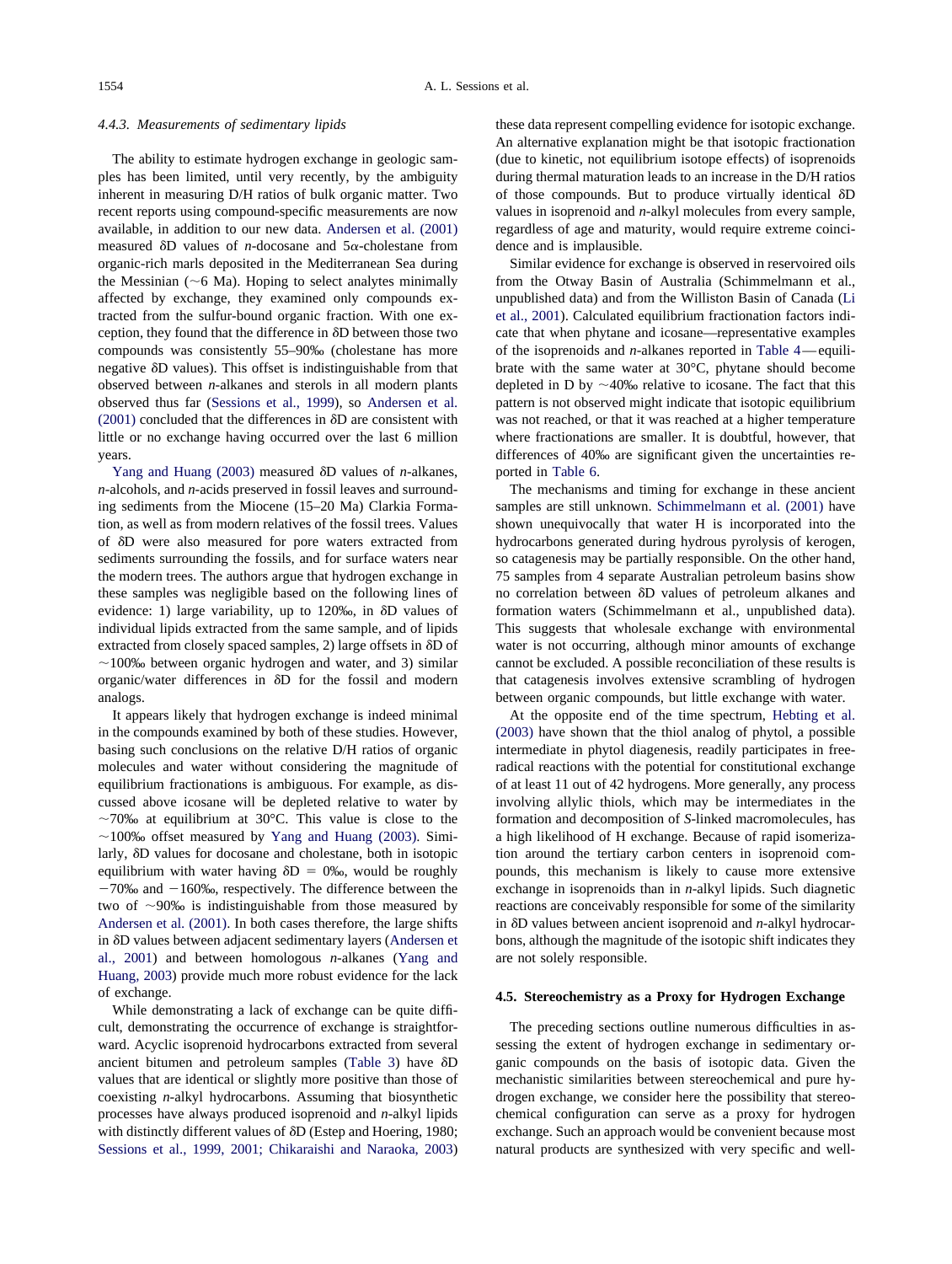

Fig. 5. Rates of stereochemical inversion at C-6 and C-10 in pristane incubated on shale plus elemental sulfur (squares; [Abbott et al., 1985\)](#page-13-0), at C-22 in hopanes incubated on shale (diamonds; MacKenzie et al., 1981), and in steranes (circles) and hopanes (triangles) extracted from North Sea and Pannonian Basin sediments [\(MacKenzie and McKenzie,](#page-14-0) [1983\)](#page-14-0). The x represents the rate of bulk hydrogen exchange estimated for pristane incubated on shale (as described in the text).

known stereochemistry, and changes can be observed with great sensitivity via established GC/MS techniques.

Two laboratory studies of stereochemical inversion in pristane [\(Abbott et al., 1985\)](#page-13-0) and hopanes [\(Mackenzie and](#page-14-0) [McKenzie, 1983\)](#page-14-0) are available. [Abbott et al. \(1985\)](#page-13-0) incubated mesopristane with powdered shale plus elemental sulfur, which was added as a free-radical initiator and possible catalyst. Over the temperature range 224–261°C, they measured half-times for stereochemical inversion ranging from 5.6 to 40 h (Fig. 5). [Mackenzie and McKenzie \(1983\)](#page-14-0) measured rates of stereochemical inversion for hopanes produced during laboratory maturation of shale at 203 and 253°C, and obtained results approximately 2 orders of magnitude slower than those of [Abbott et al. \(1985;](#page-13-0) Fig. 5). Mackenzie and McKenzie also measured stereochemical inversion at C-20 in steranes and C-22 in hopanes obtained from Pannonian Basin and North Sea shales. By reconstructing the thermal history of the sediments, they were able to calculate rates of stereochemical inversion over the temperature range 72–125°C (Fig. 5).

For comparison, we estimate the rate of hydrogen exchange in pristane under similar conditions as follows. From the data of [Alexander et al. \(1984\),](#page-13-0) a weighted-average exchange rate for all pristane hydrogen of  $4.5 \times 10^{-5}$  h<sup>-1</sup> on Al-montmorillonite was calculated. Comparison of Al-montmorillonite to shale was based on naphthalene incubated on Al-montmorillonite at 120°C ( $k = 0.122$  h<sup>-1</sup>; [Alexander et al., 1982\)](#page-13-0) and 2-methoxynaphthalene on shale at 138°C ( $k = 0.15$  h<sup>-1</sup>, the mean value from [Alexander et al., 1981,](#page-13-0) converted to naphthalene equivalent of  $k = 3.0 \times 10^{-5}$  h<sup>-1</sup> using the ratio for methoxynaphthalene/naphthalene of 4800). The ratio of rates on Al-montmorillonite versus shale is then  $\sim$ 4070, leading to a

predicted average exchange rate for pristane (on shale, 160°C) of  $1.1 \times 10^{-8}$  h<sup>-1</sup> ( $t_{1/2}$  = 7200 yr; Fig. 5).

The estimated rate of hydrogen exchange in pristane falls midway between experimental and empirical measurements of stereochemical inversion rates. The reasons for the very large discrepancies are not known. Possibilities include the importance of different reaction mechanisms at higher temperatures (and for hopanes versus pristane), the presence of catalysts in experimental measurements, and difficulties in integrating the thermal history of natural sediments. The results of [Alexander](#page-13-0) [et al. \(1984\)](#page-13-0) indicate that bulk exchange in pristane should be at least 10-fold faster than that at tertiary carbon centers alone (stereochemical inversion involves only tertiary positions), because exchange at positions adjacent to tertiary centers is more rapid than at the 3° carbon itself. This is consistent with the pattern observed for natural sediments but not for laboratory incubations. In summary, the possibility of using stereochemistry to gauge isotope exchange appears quite promising, but much more quantitative information on the relationship is needed.

# **4.6. Hydrogen Exchange during Structural Rearrangements**

Changes in molecular structure, such as the migration of double bonds, provide an opportunity for constitutional exchange of hydrogen. They do not guarantee exchange. Thus useful isotopic information may be available even in molecules which do not retain the structure of their parent biomolecule. New data regarding the incorporation of D by cholest-4-ene and other isomerization products during incubations with  $D_2O$ allow us to assess this hypothesis directly.

Comparison of the deuterium labeling pattern for cholest-4 ene ( $\Delta^4$ ) and cholest-5-ene ( $\Delta^5$ ) reveals that the  $\Delta^4$  compound, in which the double bond had migrated, incorporated  $\sim 0.5$ deuterium atoms per molecule [\(Fig. 6\)](#page-11-0).This distribution cannot easily be reconciled with a simple ionic mechanism for the isomerization of  $\Delta^5$  to  $\Delta^4$ , which should result in exactly one D on every molecule of  $\Delta^4$ . We hypothesize that hydrogen from C-4 is, with high probability, transferred to C-6 during doublebond migration. Observed differences in D incorporation during isomerization on various substrates can then be rationalized as due to differences in the efficiency of this transfer by different catalysts. For example, silica consistently produced less  $\Delta^4$  than did montmorillonite, yet  $\Delta^4$  produced on silica contains more D than that produced on montmorillonite. The addition of XAD resin to montmorillonite dramatically decreased both the amount of  $\Delta^4$  produced, as well as the amount of deuterium in the  $\Delta^4$  product.

Diacholestenes contained between 0 and  $\sim$  12 D atoms per molecule [\(Fig. 7\)](#page-11-0).This is less than half the level of enrichment observed for the same reaction occurring in deuterated acetic acid with toluene-*p*-sulfonic acid by [Akporiaye et al. \(1981\).](#page-13-0) As with cholestene, montmorillonite produced a higher abundance of diasterenes than did silica, but diasterenes produced on silica incorporated more deuterium. Up to 50% of diasterene molecules produced on montmorillonite  $+$  XAD contained no measurable deuterium [\(Fig. 7\)](#page-11-0), a stunning result considering the extent of rearrangement involved. An important question is whether the presence of XAD inhibits exchange by altering the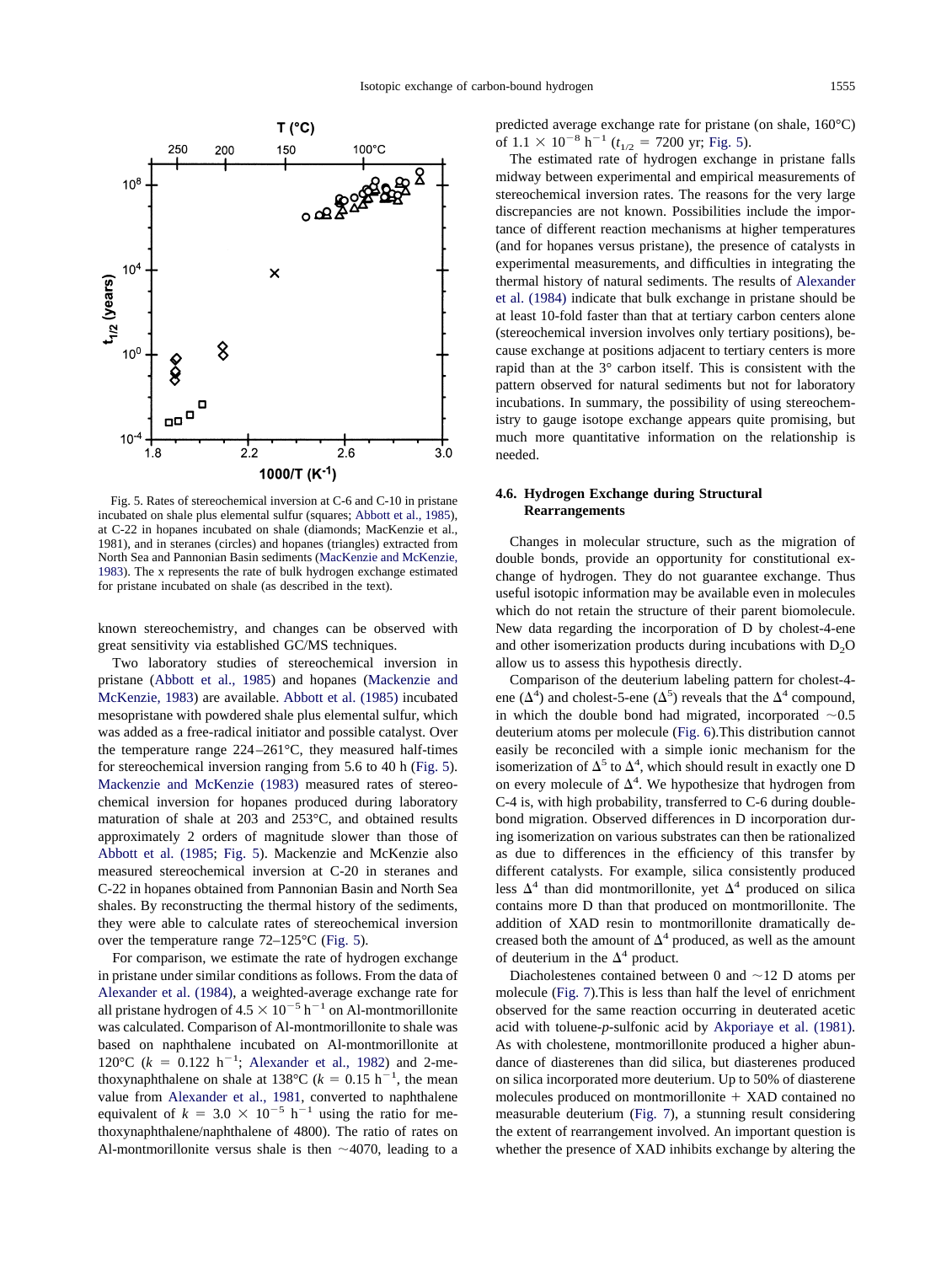G30-35

S30-35

 $\mathfrak{p}$ 

3

Fig. 6. Relative distribution of deuterium in cholest-5-ene (gray) and cholest-4-ene (white) in four representative samples. Abundances are normalized to give 100% for the sum of all isotopologues, and are calculated from the *m*/*z* 370 fragment. Sample numbers are explained in [Table 4.](#page-3-0)

Deuterium atoms in molecule

3

 $\Omega$ 

M30-88

X30-35

 $\overline{c}$ 

reaction mechanism, or whether organic hydrogen from the polymer replaces water as the source of hydrogen during geometric exchange. These different modes of action cannot currently be resolved, though their implications for preservation of D/H ratios are quite different.

Incorporation of deuterium into the 20R and 20S diasterene isomers was very similar, with the exception of those incubated on silica (Fig. 7). In silica samples, the 20S isomer contains  $\sim$  1 extra deuterium relative to the 20R isomer. Since the first product of sterene rearrangement is the 20R diasterene [\(Kirk](#page-13-0) [and Shaw, 1975; Peakman et al., 1988\)](#page-13-0), subsequent chiral inversion should lead to the 20S isomer with one additional D. Two alternative explanations are that 1) inversion at C-20 is accompanied by exchange only on silica, or 2) exchange at C-20 occurs during rearrangement on substrates other than silica, hence no additional labeling is observed during subsequent inversion.

Our results for cholestenes and diacholestenes indicate that for double-bond migration, carbon-skeletal rearrangement, and possibly for stereochemical inversion, the number of hydrogens which exchange during rearrangement is significantly less than the number of C-H bonds that are broken. This exchange 'efficiency' ranged from  $\sim$  50% for clean silica, the most effective catalyst for hydrogen exchange, to  $\leq$  10% for montmorillonite  $+$  XAD resin. Our results also show that conditions which produced substantial amounts of diasterenes resulted in very little exchange  $(< 1$  atom) in the remaining parent cholest-5-ene. These results lead to a number of predictions. First, the *absence* of rearranged diasterenes in sediments is probably a good indicator that little hydrogen exchange has occurred. Even when diasteranes are present, exchange in primary sterols or sterenes may be limited. Finally, it is conceivable that under certain conditions even highly rearranged diasterenes could preserve the hydrogen-isotopic ratio of the parent biomolecule.



Fig. 7. Distribution of deuterium in 20R- (gray) and 20S-diacholestene (white) in four representative samples. Abundances are normalized to give 100% for the sum of all isotopologues, and are calculated from the *m*/*z* 355 fragment.

# **4.7. Hydrogen Isotope Ratios during the Diagenesis of Sterols**

A wide array of processes can lead to hydrogen exchange in organic molecules. An important question concerns the net effect of these processes on the D/H ratio of a molecule. As an example, we have estimated changes in the  $\delta$ D value of cholesterol through a series of hypothetical diagenetic reactions [\(Fig. 8\)](#page-12-0). These calculations are intended not as an accurate prediction of isotopic compositions but as an illustration of the types of changes that might be observed. The results also highlight several opportunities that might be exploited. Sterols were chosen as an example both because of the variety of processes affecting them, and because of the source specificity that can make sterol-based records so useful. The example also

<span id="page-11-0"></span> $0.8$ 

 $0.4$ 

 $0.8$ 

 $0.4$ 

 $0.0$ 

 $\mathbf{0}$ 

1

Relative Abundance 0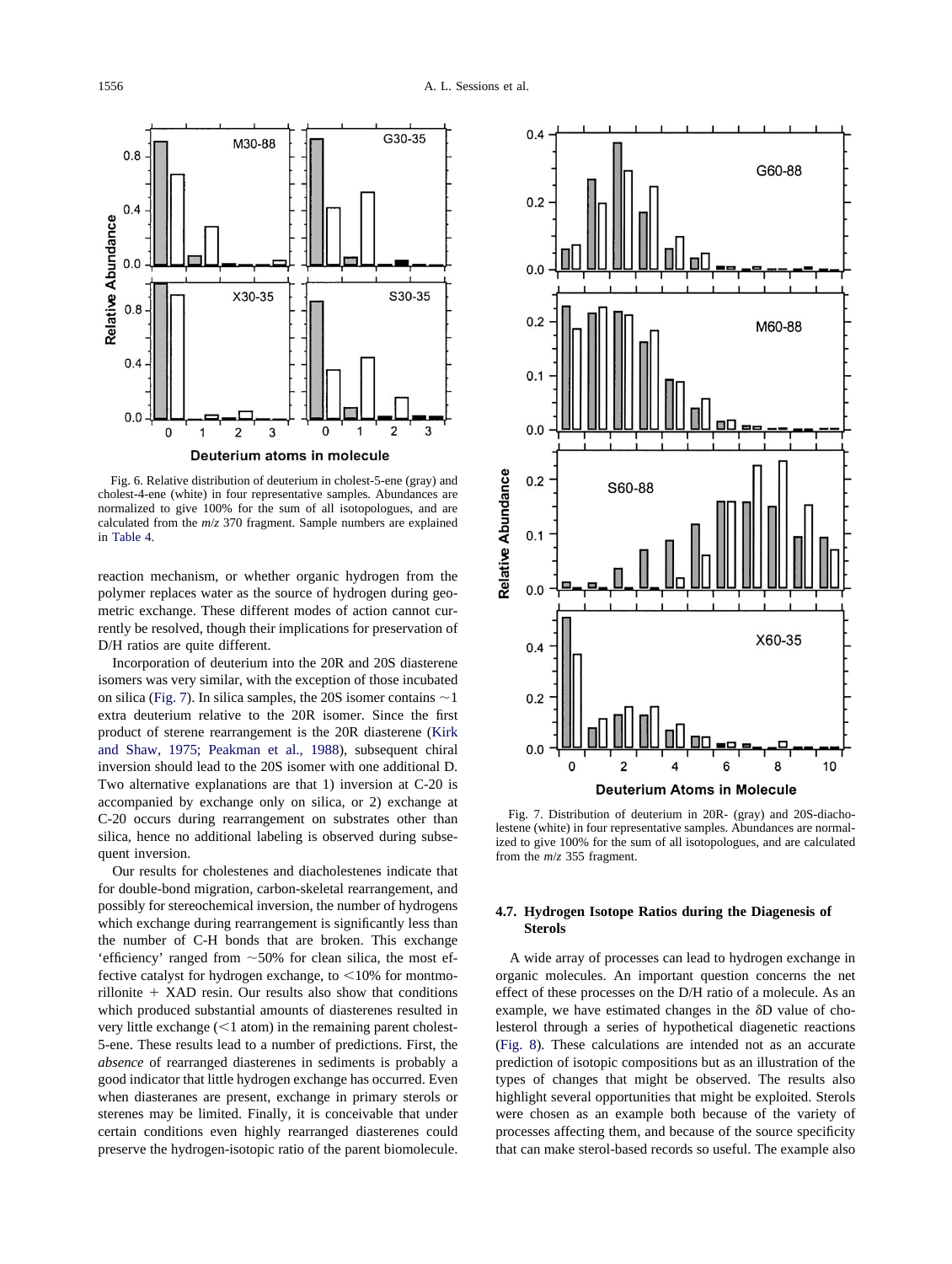<span id="page-12-0"></span>

Fig. 8. Hypothetical example of changes in  $\delta D$  of products derived from cholesterol through a sequence of typical diagenetic reactions. White symbols are alcohols, gray symbols are alkenes, and black symbols are alkanes. Circles are molecules with the 10,13-dimethyl configuration of sterenes; diamonds have the 5,14-dimethyl configuration of diasterenes.

helps to identify important gaps in our knowledge of hydrogen exchange and fractionation processes.

The reactions shown in Figure 8, and their sequence, are representative rather than definitive. The starting compound is assumed to have  $\delta D = -250\%$ , typical of sterol compounds measured by [Sessions et al. \(1999\)](#page-14-0) for organisms growing in seawater with  $\delta D \approx 0\%$ . Because no detailed information is available, we further assume that no intramolecular isotopic ordering exists. Equilibrium fractionation factors from [Table 6](#page-6-0) were used to calculate the  $\delta$ D of exchanged hydrogens.

Before any structural changes, exchange of hydrogen at C-2, C-3 and C-4 is possible on short time-scales because the acidity of these positions is greatly increased by proximity to the electron-withdrawing hydroxyl group. No information about the rate of exchange at such positions is currently available, so we assume that all five hydrogens have exchanged in Figure 8.

One of the first diagenetic reactions affecting cholesterol will be dehydration to form the  $\Delta^{3,5}$  diene, in which no hydrogen is gained but a previously-exchanged hydrogen at C-4 is lost [\(de Leeuw et](#page-13-0) [al., 1989\)](#page-13-0). Laboratory studies of the hydrogen isotope effect on catalytic dehydration of alcohols consistently measure values of  $k_H/k_D \approx 2$ , regardless of temperature [\(Dabbagh et al., 1991\)](#page-13-0) and catalytic substrate [\(Shi et al., 2002\)](#page-14-0). The measured isotope effect refers to hydrogen on carbon atoms adjacent to the hydroxyl group and indicates that elimination of H—rather than loss of OH—is the rate-limiting step. Assuming a similar isotope effect for the thermal dehydration of sterols, the hydrogen remaining at C-4 would be enriched in D by a factor of 2, equivalent to a 750‰ increase if the molecule started with  $\delta D = -250\%$ . This is a very large effect, even when averaged across the 45 hydrogens in a cholesterol molecule, and should be directly observable in comparisons of sterols and steradienes.

Next, selective hydrogenation of the  $\Delta^3$  position produces the  $\Delta^5$ -sterene with the addition of two hydrogens. A recent report by Andersen et al. (unpublished data) compared  $\delta D$ values for carotane, derived from  $\beta$ -carotene by the saturation of 11 double bonds, with pristane to estimate the isotopic composition of added hydrogen at  $-590\%$ . This value is quite sensitive to the assumption that pristane and  $\beta$ -carotene had the same initial isotopic compositions, which is in turn rather uncertain (e.g., [Sessions et al., 1999\)](#page-14-0).

Cholestene will slowly isomerize between the  $\Delta^4$  and  $\Delta^5$  forms, potentially exchanging one hydrogen with each flip of the double bond. If this process is repeated, all hydrogens on C-4 and C-6 could eventually exchange. Isomeric equilibrium between  $\Delta^4$  and  $\Delta^5$  cholestene does not, however, imply isotopic equilibrium as indicated by our observation that 50% of cholest-4-ene obtained a deuterium label in incubation experiments. There may also be steric effects which govern whether axial or equatorial positions are both equally subject to exchange. Figure 8 assumes that all hydrogen at C-4 and C-6 has exchanged, an assumption which leads to replacement of the strongly D-enriched hydrogen at C-4 resulting from dehydration.

An alternative pathway to  $\Delta^5$ , endorsed by [Peakman and](#page-14-0) [Maxwell \(1988\)](#page-14-0) and others, is hydrogenation of cholesterol to cholestanol, dehydration to  $\Delta^2$  cholestene, then isomerization via  $\Delta^3$  and  $\Delta^4$  to  $\Delta^5$ . An important uncertainty in this pathway is whether the hydrogen at C-2, which is strongly enriched in D as a result of fractionation during dehydration, is subject to exchange during double-bond migration. Figure 8 assumes that it is not, with the result that the  $\delta D$  value of cholest-4-ene is slightly heavier when following this pathway.

Rearrangement of the sterene to diasterene results, on average, in the exchange of five additional hydrogens. The number of positions affected may vary substantially with the reaction conditions, but our data suggest that the extent of this constitutional exchange is relatively constant for a given mineral substrate. Inversion at C-20 can result in stereochemical exchange of one additional hydrogen, and hydrogenation of the double bond will add two additional, strongly depleted hydrogens. Following these diagenetic alterations, all of the hydrogen on cholestane and diacholestane is still subject to pure exchange, albeit on uncertain timescales. Based on data in [Table 6,](#page-6-0) we estimate  $\delta D = -160\%$ for a sterane (and diasterane) in isotopic equilibrium at 30°C with water having  $\delta D = 0%$ .

Several conclusions can be drawn from Figure 8. First, the change in  $\delta$ D values across the entire sequence of diagenetic products is relatively small. Out of 48 hydrogen atoms in diacholestane, three were added by hydrogenation, approximately twelve exchanged with water, and 33 remain from the parent cholesterol. Thus any of the steroid products may serve as crude indicators of primary D/H ratios. When intact sterols (as opposed to sterenes or stanols) are found, the number of hydrogen atoms subject to exchange drops to five, with none due to addition and none fractionated by dehydration.

Second, sterene molecules represent potentially problematic targets for developing paleoclimatic records. The extent of hydrogen exchange resulting from isomerization cannot be determined from ratios of  $\Delta^4/\Delta^5$  molecules. Identical molecules produced by a different series, or even a different order, of diagenetic reactions might have different  $\delta D$  values. Similar problems exist for isomerization of  $\Delta^{8(14)}$  and  $\Delta^{14}$  sterenes, and possibly for isomerization of  $\Delta^7$  and  $\Delta^{8(14)}$  [\(de Leeuw et al., 1989\)](#page-13-0).

Third, because diagenetic changes in  $\delta$ D are not large, it is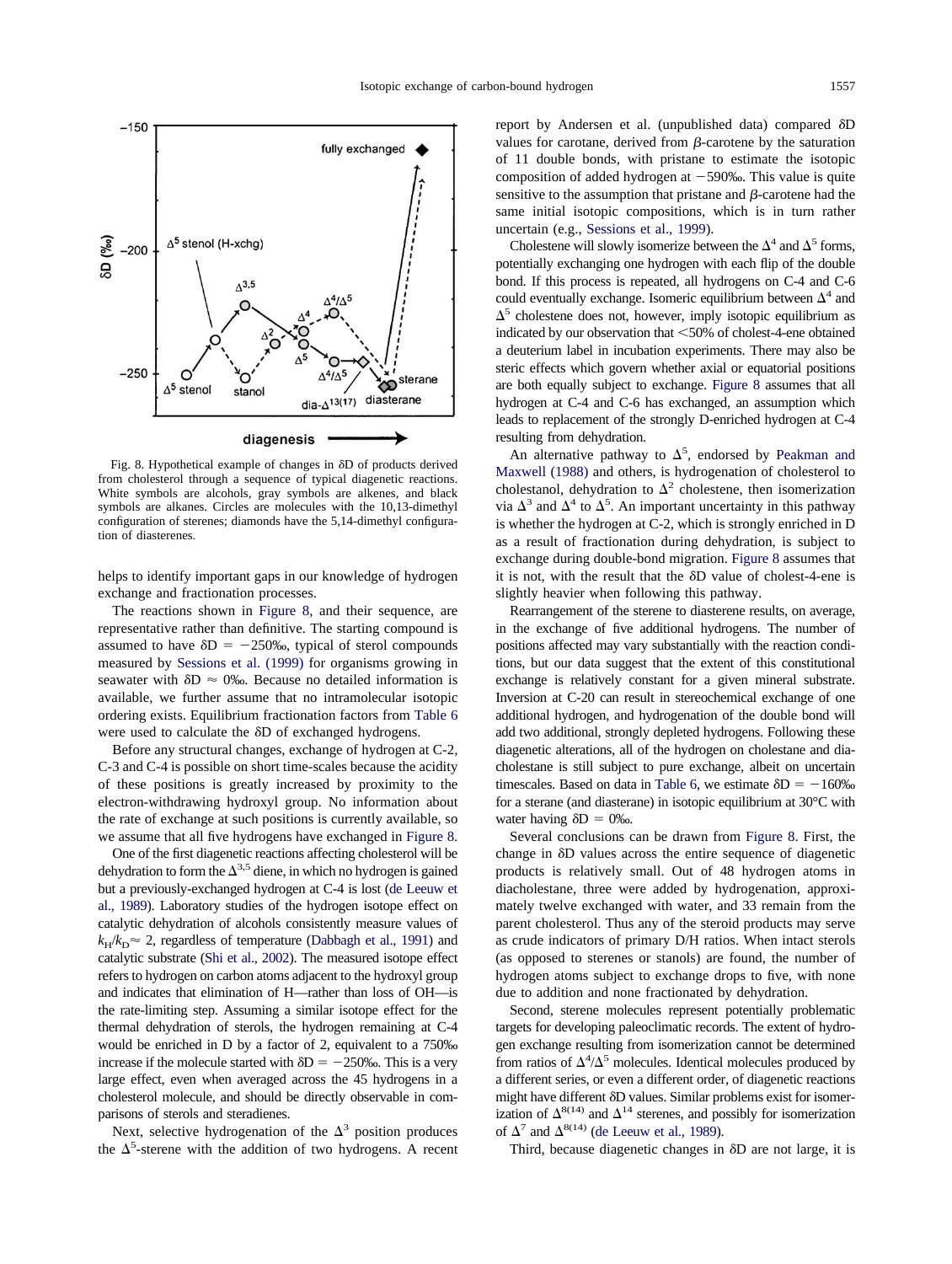<span id="page-13-0"></span>conceivable that different sterane skeletons (or steranes and hopanes) deriving from different biologic sources might preserve large differences in  $\delta D$ . Because the reactions depicted in [Figure 8](#page-12-0) are essentially unidirectional, any downcore convergence in  $\delta$ D values between those molecules would then provide evidence for ongoing hydrogen exchange.

### **5. CONCLUSIONS**

Coincident values of  $\delta D$  in *n*-alkyl and isoprenoid carbon skeletons extracted from bitumen and petroleum samples suggest that exchange of carbon-bound hydrogen is extensive in many ancient (> 340 Ma) rocks. Similar studies on young (< 20 Ma), immature sediments suggest little hydrogen exchange (Andersen et al., 2001; Yang and Huang, 2003). The significance of hydrogen exchange in samples of intermediate age remains unexplored. Experimental and empirical data regarding exchange rates are scarce, and uncertainties cover several orders of magnitude. Available evidence indicates that both temperature and lithology are likely to be important variables in determining exchange rates.

Several tests have been proposed for identifying the effects of exchange in geologic samples. Comparison of  $\delta D$  values for isoprenoid and *n*-alkyl lipids is a potentially useful, but probably insensitive, assay. Comparison of  $\delta$ D values for lipids and water can only be used when the distribution of D in organic matter and water started far from equilibrium. Identification of large differences in  $\delta D$  between homologous compounds or consecutive samples is currently the most promising approach, although it can never exclude the possibility that some exchange has occurred. A possibility that deserves further investigation is that structural changes, such as stereochemical inversion or rearrangement of sterenes to diasterenes, could serve as a proxy for hydrogen exchange.

The likelihood that hydrogen exchange is significant over geologic timescales increases both the richness and complexity of information recorded in isotopic records of ancient organic matter. It also provides many new opportunities. For example, differential rates of exchange might be used either as a chronometer, or to determine—with temporal resolution—the isotopic compositions of fluids. Where complete exchange is achieved, the temperature dependence of equilibrium isotope effects could be exploited. In this context, we should not be concerned that, unlike carbon, hydrogen isotopic compositions of primary products are not well preserved over long timescales. Rather, we should view organic hydrogen as a continuously evolving system that can provide information about geologic conditions and processes during its burial in sedimentary rocks.

*Acknowledgments*—We wish to thank Daniel Montlucon and the NOSAMS prep lab for assistance in preparing and analyzing incubation experiments, Simon Brassell for help identifying sterane products, Janet Hope for preparing petroleum silicalite fractions, and Arndt Schimmelmann for analyzing and providing hydrogen-isotopic reference materials. Timothy Eglinton provided sediments from the Gulf of Mexico. Martin Schoell, Bob Kagi, and Arndt Schimmelmann contributed through numerous discussions. Two anonymous reviewers provided helpful comments. This work was supported by grants from the NASA Exobiology (NAG5-9422) and Astrobiology (NCC2-1053) programs to JMH.

*Associate editor:* J. Horita

### **REFERENCES**

- Abbott G. D., Lewis C. A., and Maxwell J. R. (1985) Laboratory models for aromatization and isomerization of hydrocarbons in sedimentary basins. *Nature* **318,** 651–653.
- Akporiaye D. E., Farrant R. D., Kirk D. N. (1981) Deuterium incorporation in the backbone rearrangement of cholest-5-ene. *J. Chem. Res.***S,** 210–211.
- Alexander R., Kagi R. I., and Larcher A. V. (1982) Clay catalysis of aromatic hydrogen-exchange reactions. *Geochim. Cosmochim. Acta* **46,** 219–222.
- Alexander R., Kagi R. I., and Larcher A. V. (1984) Clay catalysis of alkyl hydrogen exchange reactions—Reaction mechanisms. *Org. Geochem.* **6,** 755–760.
- Alexander R., Kagi R. I., Larcher A. V. and Woodhouse G. W. (1981) Aromatic hydrogen exchange in petroleum source rocks. In *Advances in Organic Geochemistry*, pp. 69–71. Wiley.
- Andersen N., Paul H. A., Bernasconi S. M., McKenzie J. A., Behrens A., Schaeffer P., and Albrecht P. (2001) Large and rapid climate variability during the Messinian salinity crisis: Evidence from deuterium concentrations of individual biomarkers. *Geology* **29,** 799–802.
- Chikaraishi Y. and Naraoka H. (2003) Compound-specific  $\delta D-\delta^{13}C$ analyses of n-alkanes extracted from terrestrial and aquatic plants. *Phytochemistry* **63,** 361–371.
- Criss R. E. (1999) *Principles of Stable Isotope Distribution*. Oxford University Press.
- Dabbagh H., Franzus B., Huang T. T.-S., and Davis B. (1991) Deuterium isotope studies of the dehydration of alcohols by reaction with triphenylphosphine-tetrachloromethane. *Tetrahedron* **47,** 949–960.
- de Leeuw J. W., Cox H. C., van Graas G., van der Meer F. W., Peakman T. M., Baas J. M. A., and van de Graaf B. (1989) Limited double bond isomerisation and selective hydrogenation of sterenes during early diagenesis. *Geochim. Cosmochim. Acta* **53,** 903–909.
- Edwards D. S., Summons R. E., Kennard J. M., Nicoll R. S., Bradshaw J., Bradshaw M., Foster C. B., O'Brien G. W., and Zumberge J. E. (1997) Geochemical characterisation of Palaeozoic Petroleum Systems in northwestern Australia. *Austr. Petrol. Prod. Expl. Assoc. J.* **37,** 351–379.
- Estep M. F. and Hoering T. C. (1980) Biogeochemistry of the stable hydrogen isotopes. *Geochim. Cosmochim. Acta* **44,** 1197–1206.
- Grantham P. J., Lijmbach G. W. M., Postuma J., Hughes-Clark M. W., and Willink R. J. (1988) Origin of crude oils in Oman. *J. Petrol. Geol.* **11,** 61–80.
- Hebting Y., Adam P., and Albrecht P. (2003) Reductive desulfurization of allylic thiols by  $HS - / H<sub>2</sub>S$  in water gives clue to chemical reactions widespread in natural environments. *Org. Lett.* **5,** 1571–1574.
- Hopfner A. (1969) Vapor pressure isotope effects. *Angewandte Chem.* **8,** 689–699.
- Hopfner A. and Hostermann I. (1976) The vapor-pressure isotope effect of D6-acetone. *Zeitschr. Physik. Chem. Neue Folge* **99,** 157–159.
- Huang Y., Shuman B., Wang Y., and Webb T. I. (2002) Hydrogen isotope ratios of palmitic acid in lacustrine sediments record late Quaternary climate variations. *Geology* **30,** 1103–1106.
- Kirk D. N. and Shaw P. M. (1975) Backbone rearrangements of steroidal 5-enes. *J. Chem. Soc. Perkins Trans.* **1,** 2284–2294.
- Kiss I., Jakli G., et al.. (1972) Isotope effects on vapour pressure, IV. *Acta Chim. Acad. Sci. Hung.* **71,** 59–74.
- Knyazev D. A., Myasoedov N. F., and Bochkarev A. V. (1992) The theory of the equilibrium isotope effects of hydrogen. *Russ. Chem. Rev.* **61,** 204–220.
- Koepp M. (1978) D/H isotope exchange reaction between petroleum and water: A contributory determinant for D/H-isotope ratios in crude oils? In *Short Papers of the Fourth International Conference, Geochronology, Cosmochronology, Isotope Geology 1978*, Vol. USGS Open-File Report 78-701 (ed. R. E. Zartman), pp. 221–222. U.S. Geological Survey.
- Krishnamurthy R. V., Syrup K. A., Baskaran M., and Long A. (1995) Late glacial climate record of midwestern United States from the hydrogen isotope ratio of lake organic matter. *Science* **269,** 1565–1567.
- Larcher A. V., Alexander R., et al.. (1986) Acid catalysis of alkyl hydrogen exchange and configurational isomerisation reactions: Acyclic isoprenoid acids. *Org. Geochem.* **10,** 1015–1021.